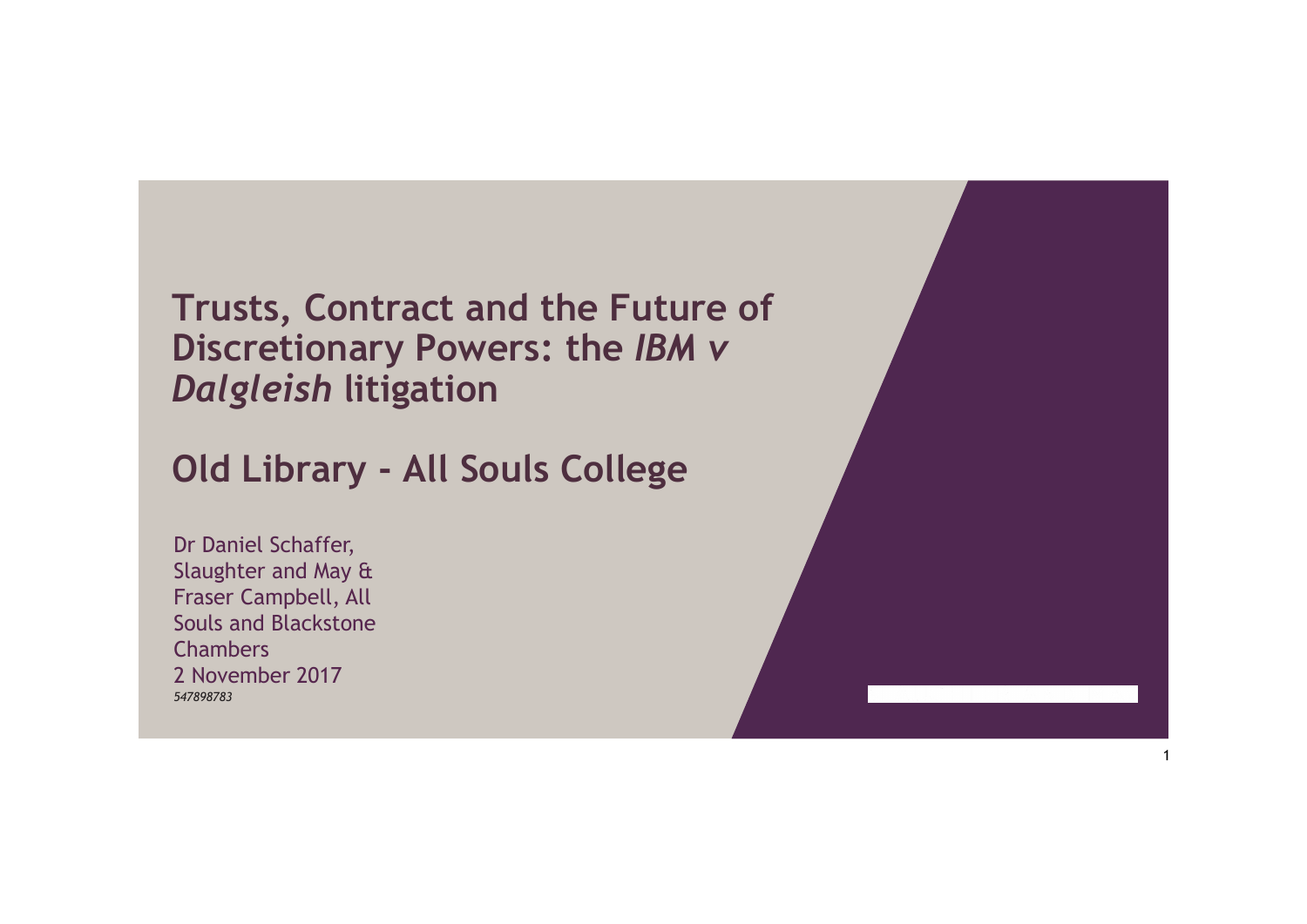Does the Court of Appeal's decision in *IBM United Kingdom Holdings, IBM United Kingdom Limited v Dalgleish* signal a retrenchment in judicial protection of employees' legitimate expectations in respect of occupational retirement benefits?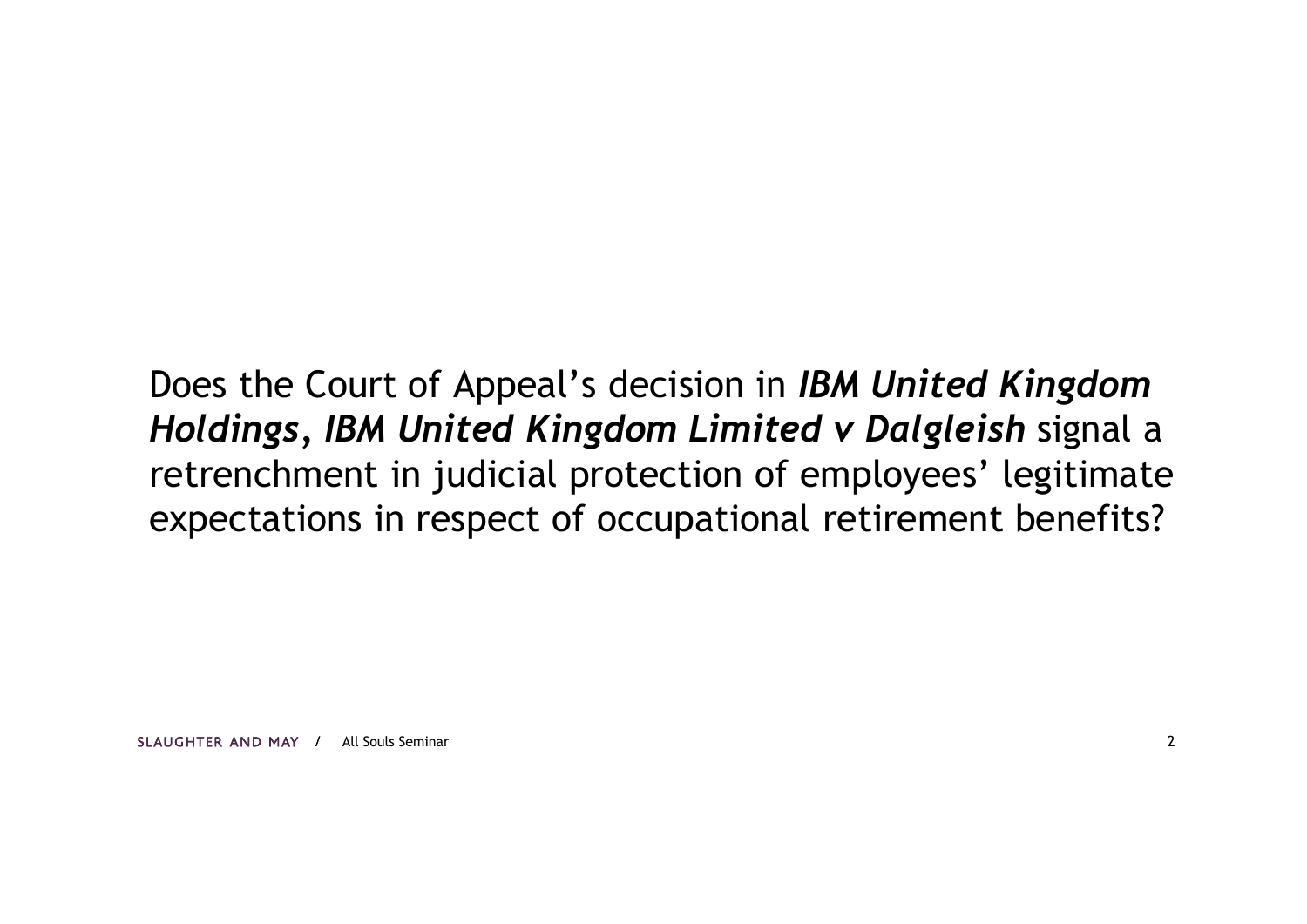## **Employees' expectations as to how employers ought to behave in using powers to change their pension schemes (1)**

#### Lecturers vote to strike over pension scheme deficit



**By Aamina Zafar** 

**Financial Adviser** 

SLAUGHTER AND MAY / All Souls Seminar All Souls Seminar 3

trikes on university campuses are a step closer after staff backed industrial action over their pension.



The ballot by the University and College Union (UCU) showed overwhelming support for industrial action to protect pensions.

It won the support of 87 per cent of UCU members, who voted in the consultative ballot in favour of industrial action to defend the existing benefits of the Universities

Superannuation Scheme (USS).

The scheme, the largest private sector pension scheme in the UK, covers the majority of staff mainly in the older "pre-1992 universities" including Oxford, Cambridge, Manchester and Imperial.

There have also been concerns about the scheme's £12.6bn deficit, with employers and members warned they may need to increase contributions by up to 7 per cent to maintain their current benefits.

But this is beyond what universities are willing to pay and Frank Field, chairman of the work and pensions select committee, has written to ministers, the pension regulator and the trustees of the scheme to understand why its deficit has increased  $E$ 7.3bn in three years.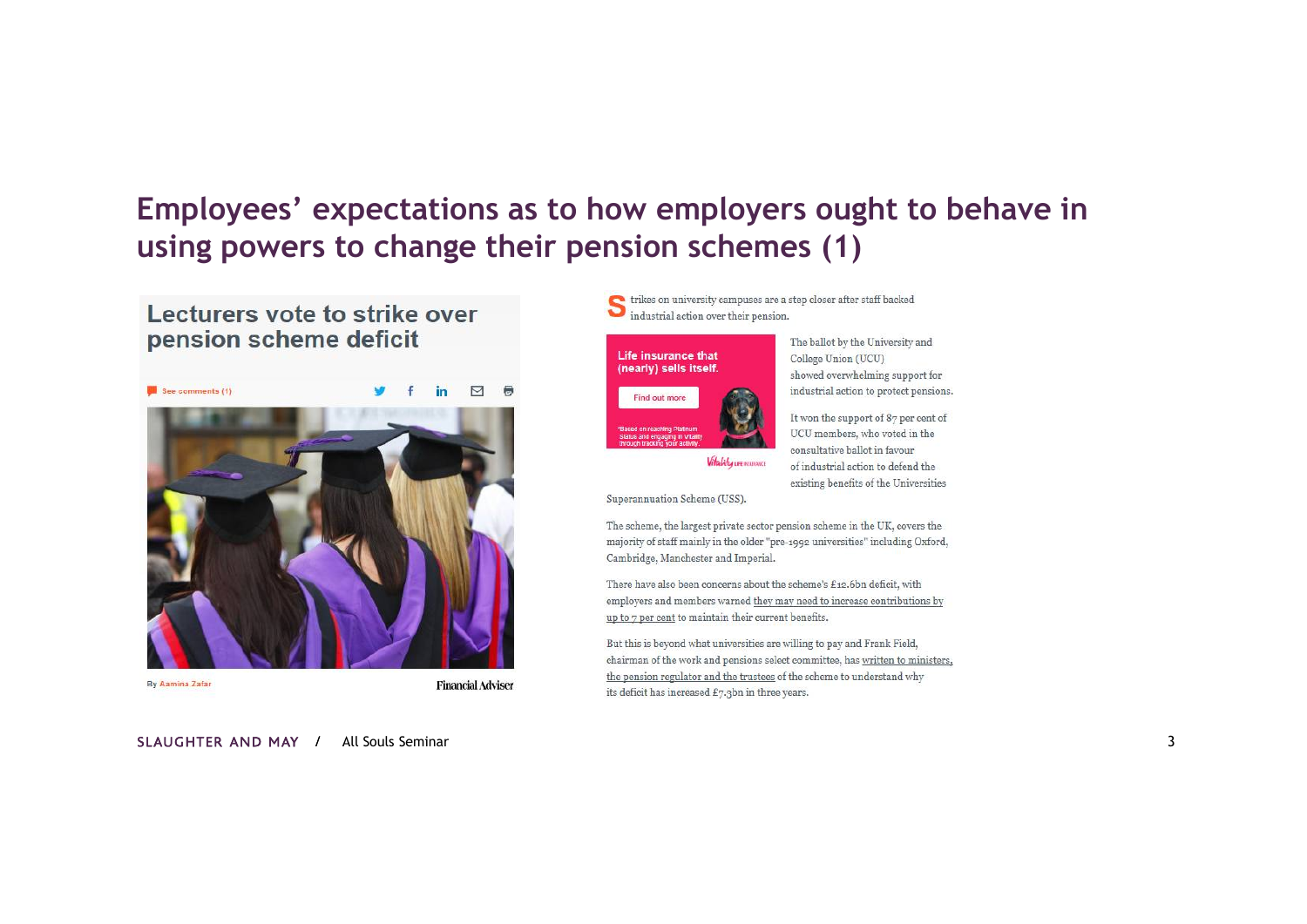## **Employees' expectations as to how employers ought to behave in using powers to change their pension schemes (2)**

The UCU has said benefits from the USS have fallen behind those available for members of the Teachers' Pension Scheme, whose members include staff at post-1992 universities.

Sally Hunt, general secretary of the UCU, said: "This result sends a clear message that UCU members are prepared to take sustained industrial action in order to protect their pensions.

"USS members work at some of the most celebrated universities in the UK and vet their pension benefits are the worst in the sector. Further cuts in benefits will only make this situation worse.

"Staff are totally fed up with being treated poorly by employers who seem only to be interested in defending their own sky-high salaries and bloated pension pots.

"The employers need to act now to avoid a major, damaging dispute at time when universities are already in the news for all the wrong reasons. We hope this ballot result finally concentrates the employers' minds."

Pension negotiations with Universities UK, the representative body for universities, resumed on Thursday but analysis commissioned by USS found universities were able to pay extra to safeguard existing benefits but have so far said they will not.

The UCU said universities have also not done enough to challenge the valuation methodology used by USS, which the union says bears little relation to the underlying health of the scheme.

The strike would make lecturers the latest in a string of workers to threaten strikes over their defined benefit pension.

Staff at Royal Mail have voted in favour of industrial action, as have Capita employees and BMW workers.

British Airways has also found itself in dispute with its workers over its plans to close down its DB pension while Marks & Spencer has also closed down its scheme.

Meanwhile Tata has offloaded its £15bn British Steel Pension Scheme onto the Pension Protection Fund, the government's pensions lifeboat, after the scheme proved a millstone around the business's neck, which was at risk of closure last year.

SLAUGHTER AND MAY / All Souls Seminar 4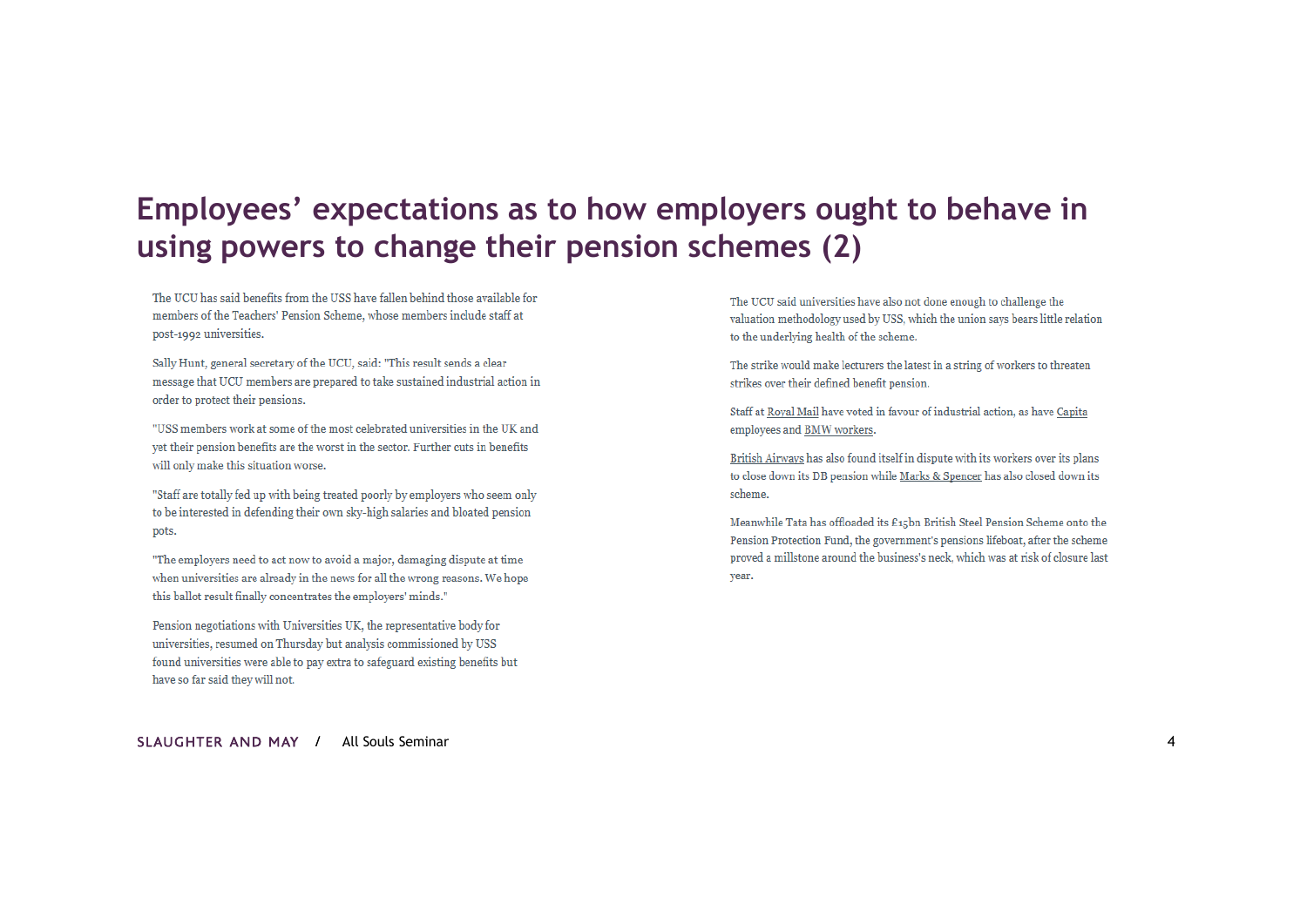## **Pension scheme trusts contain unqualified key powers vested in the employer, non-employer and other members of its corporate group**

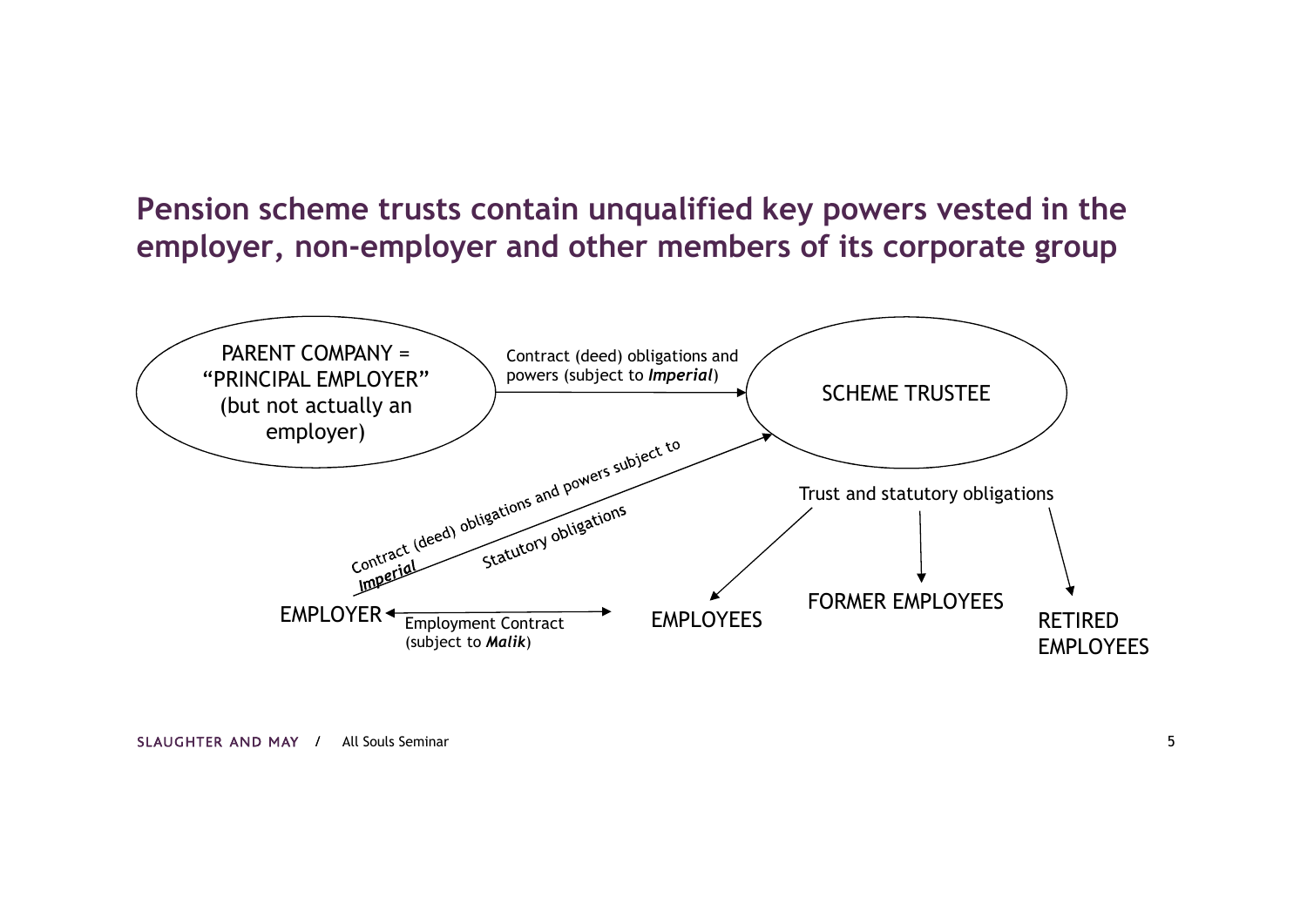Trustee required IBM to seek court confirmation of the validity of (Project Waltz):

- exercise of unilateral power by non-employer non-fiduciary (IBM Holding) to close the pension schemes to future accrual
- decision by IBM Holdings no longer as a matter of course to exercise its unilateral nonfiduciary discretion to agree to early retirement benefit payment without full actuarial reduction for early receipt
- IBM UK the employer's decision not to make future pay awards unless employee first agreed that the award would be treated as non-pensionable

given Trustee's concerns that in its view the schemes' members had 'reasonable/legitimate' expectations about how powers should be exercised.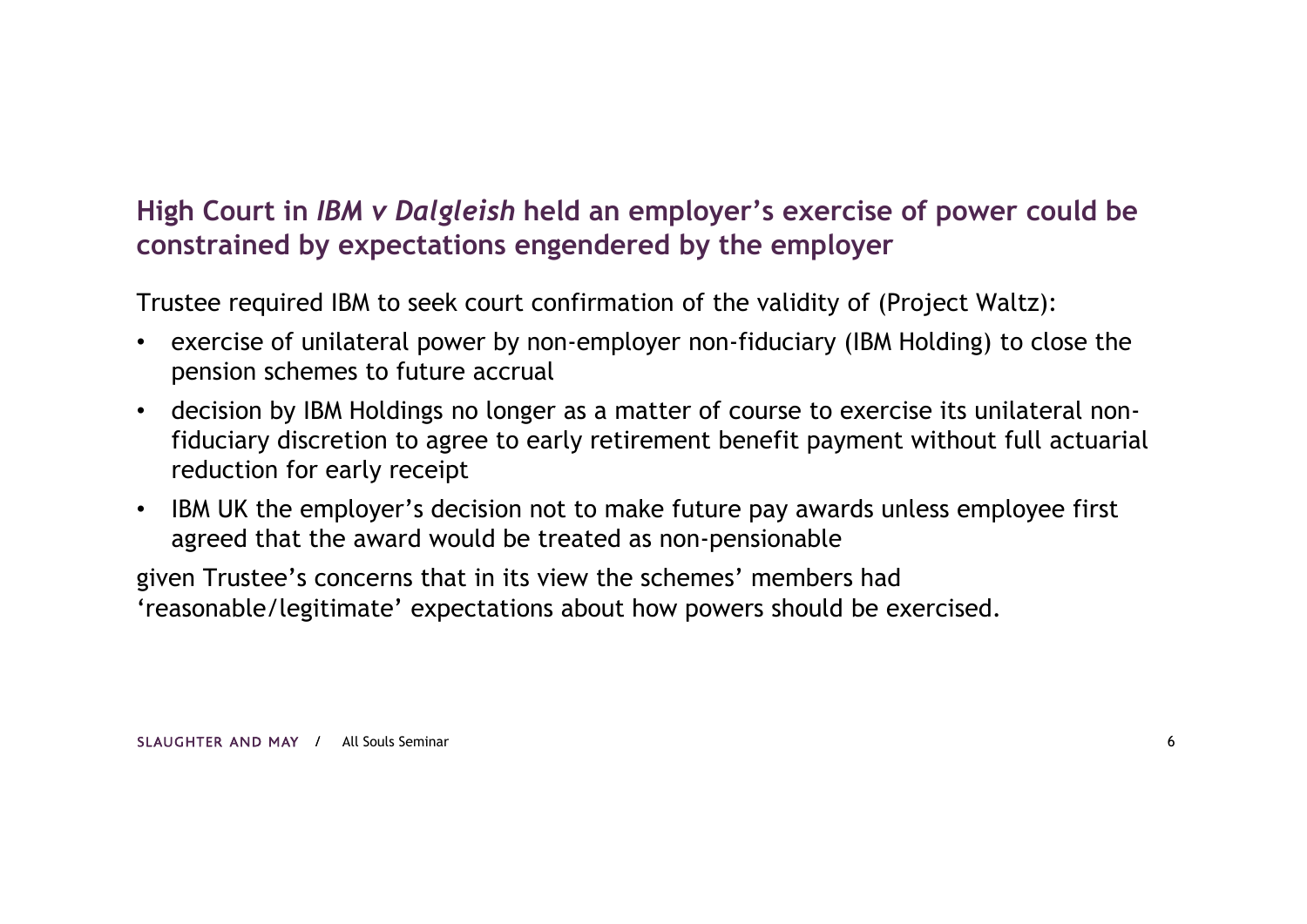#### **Trustee was concerned that IBM would be in breach of its** *Imperial* **duty to members**

- The *Imperial* duty of good faith *Imperial Group Pension Trust v Imperial Tobacco [1991]*
	- *"46 In every contract of employment there is an implied term that the employers will not, without reasonable and proper cause, conduct themselves in a manner calculated or likely to destroy or seriously damage the relationship of confidence and trust between employer and employee: Woods v WM Car Services (Peterborough) Ltd [1981] IRLR 347 approved by the Court of Appeal in Lewis v Motorworld Garages Ltd [1985] IRLR 465 . I will call this implied term the implied obligation of good faith. In my judgment, that obligation of an employer applies as much to the exercise of his rights and powers under a pension scheme as they do to the other rights and powers of an employer. Say, in purported exercise of its right to give or withhold consent, the company were to say, capriciously, that it would consent to an increase in the pension benefits of members of union A but not of the members of union B. In my judgment, the members of union B would have a good claim in contract for breach of the implied obligation of good faith."*
- *IBM v Dalgleish* involved a non-employer decision-maker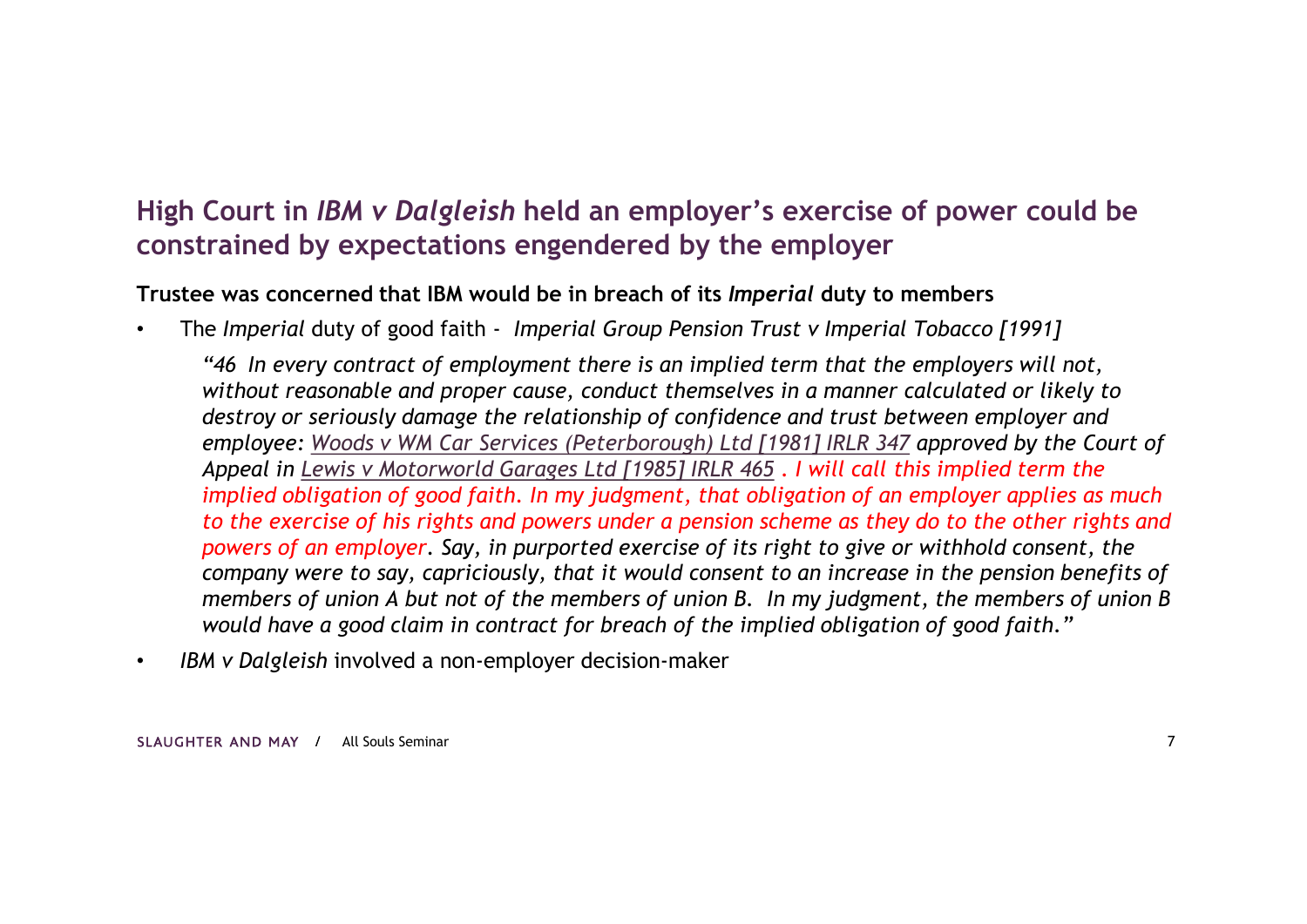**Trustee was concerned that IBM would be in breach of its** *Imperial* **duty to members**

• *Imperial* (and contractual IDT&C) - is a constraint not a positive duty [29]. But it does also apply to deciding not to use a discretion:

*"29 Thus, the essence of the obligation was said to be the same whether as a duty on the employer under a contract of employment or as a constraint on the exercise of a power such as the Exclusion Power, vested in Holdings in the present case as Principal Employer under the pension schemes, or the power to consent to early retirement, both of which are non-fiduciary discretionary powers. Strictly speaking the phrase "the Imperial duty" is a misnomer or is at least capable of being misleading: it is a constraint or limitation on the use of an apparently unlimited discretionary power...*" [CA]

• Not a positive duty on an employer, *if* exercising a discretion, to be reasonable CA [31] or fair [33]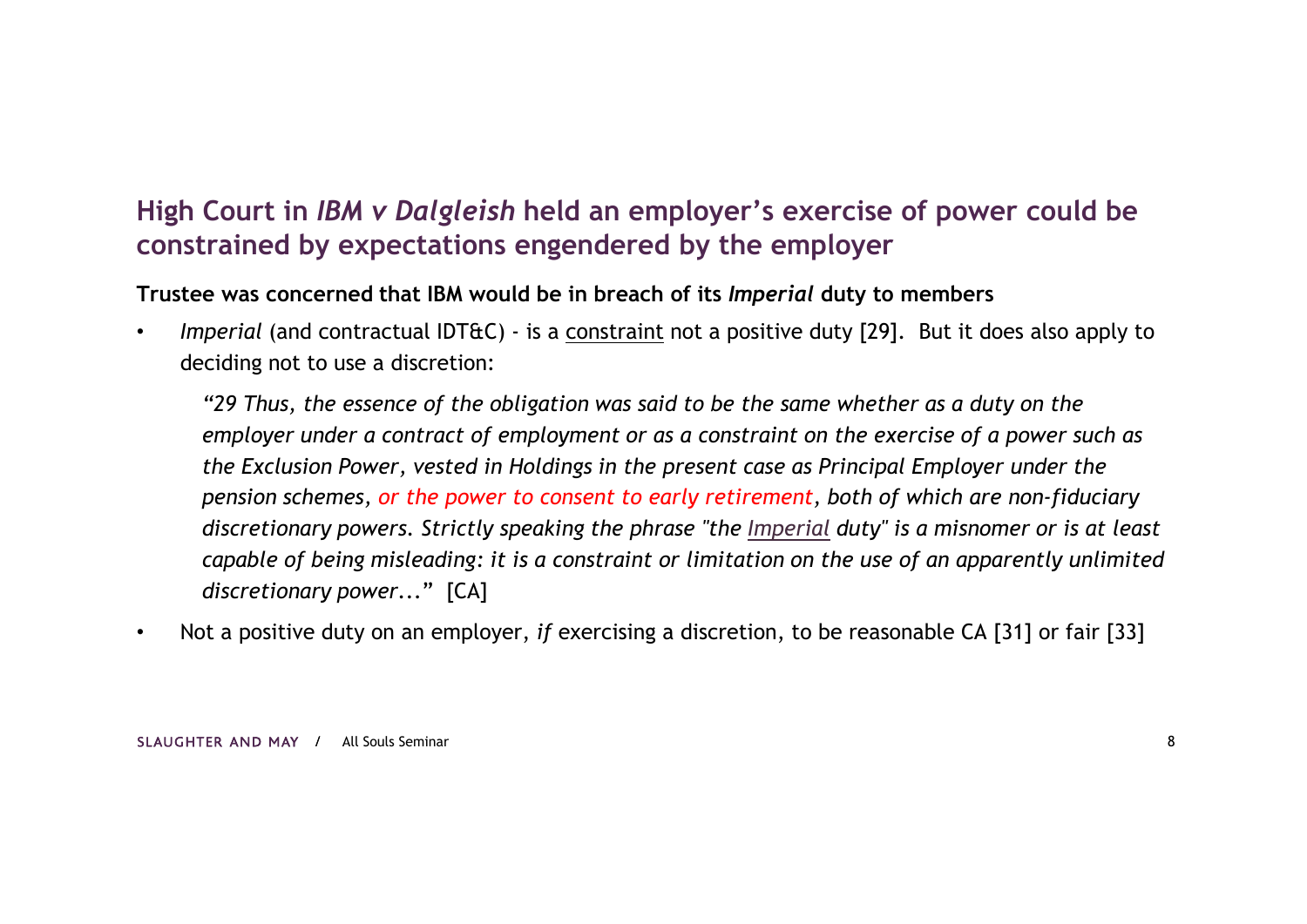#### **Warren J:**

*"My judgment is that [IBM] Holdings was in breach of its Imperial duty and of its contractual duty of trust and confidence in imposing the Project Waltz changes and in presenting the members with the choice of signing non-pensionability agreements or receiving no pay increases in the future.*

*1526 My principal reasons for reaching this conclusion are these:* 

- *i) Project Waltz was clearly inconsistent with the Reasonable Expectations which are established*
- *ii) The disappointment of those Reasonable Expectations was a very serious matter going to the heart of the relationship between Holdings and its employees….*

*1535 Viewed as a whole, the Project Waltz changes give rise to a breach by Holdings of its Imperial duty and of its contractual duty of trust and confidence."*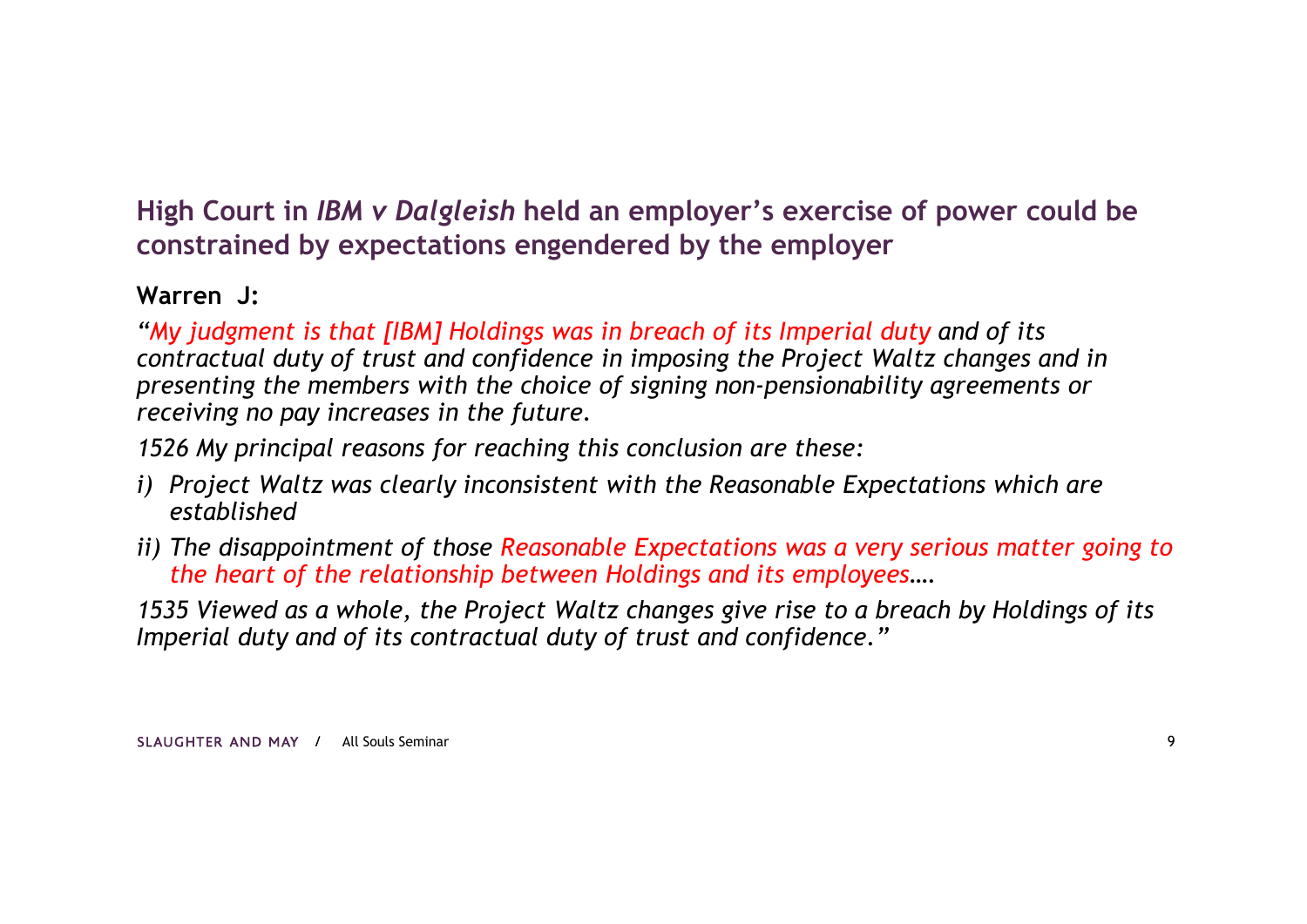#### **CA disagreed with Warren J on law (and facts):**

*"463 For the reasons set out above, we respond to the Issues agreed between the parties, in summary, as follows.* This summary does not convey the full meaning and effect of our reasoning and reference must therefore be made to the relevant parts of our judgment as indicated:

- *i) Issue 1, the threshold issue: …The judge decided the case on the basis that the Reasonable Expectations which he held to have been generated must be satisfied unless there was no other possible course open to IBM than to disappoint them [76] and following, especially from [217])*
- *ii) Issue 2: The judge was wrong to decide that a principal employer's non- fiduciary discretion must be justified as a necessary and appropriate response to the circumstances. Instead he should have applied a rationality test, equivalent to that in Wednesbury as set out in paragraph [46].*
- *iii) Issue 5: The judge was wrong to hold that an employer's ability to offer discretionary salary increases on the basis that they would not be pensionable was restricted by the existence of Reasonable Expectations to the contrary. He should have applied a rationality test equivalent to that in Wednesbury, as set out at paragraph [45]."* [Warning NB this is not what para 45 says]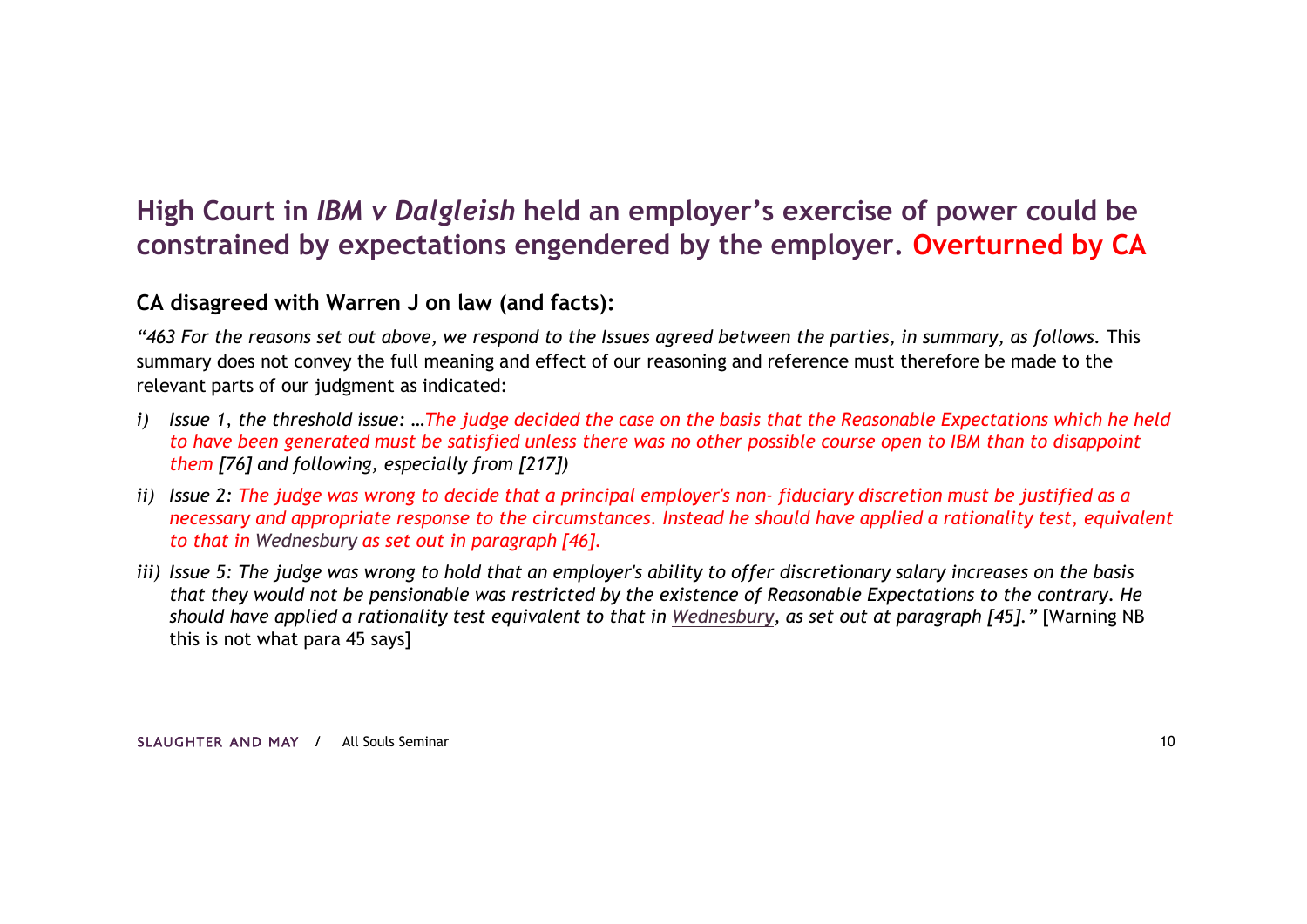**Does the CA's decision signal a retrenchment in judicial protection, through the** *Imperial* **and** *Malik* **principles, of employees' legitimate expectations?**

No. Not retrenchment – 4 reasons:

- (i) CA corrected but did not retrench
- (ii) CA left scope for *Imperial* principle to be used to deliver employees' expectations – through stage 1 of the *Imperial* sub-test of 'irrationality'
- (iii) CA left scope for judicial protection of expectations through *Imperial* sub-test of 'perverse'
- (iv) CA did not pare back on protection of employees' legitimate expectations provided through *Imperial* sub-test of 'collateral purpose'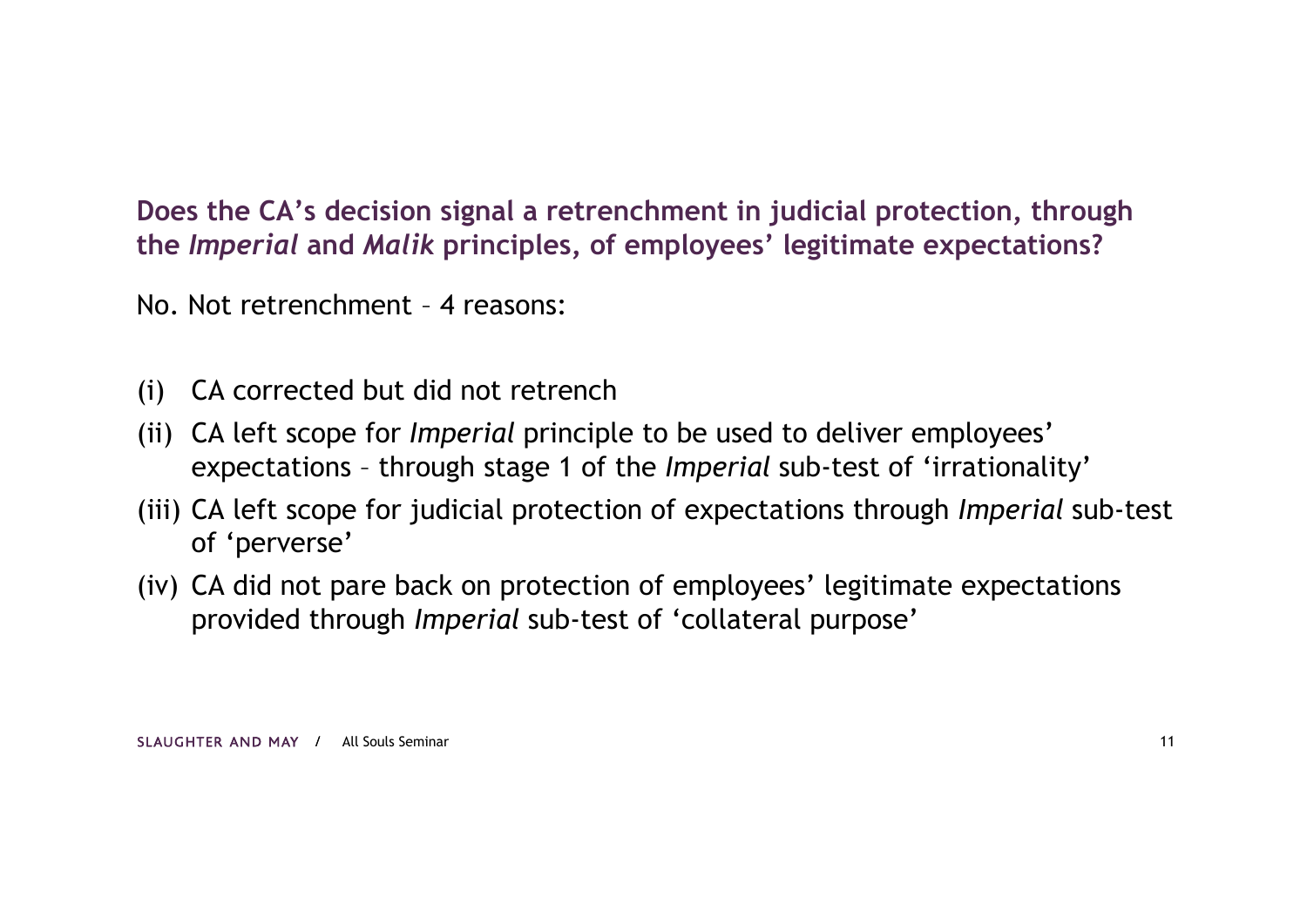## **1. CA corrected but did not retrench (1)**

- 1.1 **Arg 1:** *Imperial* **does not police use of non-fiduciary discretions in pension trust through a conduct/relationship-damage test**
	- *Imperial* is a principle concerned with ensuring that a power is used for its purpose (scope and motivation) and is exercised after proper consideration
	- Warren J understood it to be inviting wholesale empirical analysis of the impact of the use of the power on the employment relationship
	- IBM successfully submitted to CA that *Imperial* is about managing the power (where power-holder is often not employer and objects may not be employees) not the relationship
	- If an employer-employee relationship exists *Malik* operates
	- Warren J injected a *Woods* approach into the irrationality sub-test: "*the tribunal's function is to look at the employer's conduct as a whole and determine whether it is such that its effect, judged reasonably and sensibly, is such that the employee cannot be expected to put up with it:* ... *The conduct of the parties has to be looked at as a whole and its cumulative impact assessed*" *Woods v W.M. Car Services* at 670H-671A
	- Indicative from Warren J's breach judgment

*"1382 …if IBM had made statements which, contrary to its position on the facts of the present case, gave rise to Reasonable Expectations, then IBM would need to show that the commercial imperative of meeting the 2010 EPS Roadmap enabled it .. to override those expectations and that doing so would not, objectively, destroy or seriously undermine the relationship of trust and confidence which lies at the root of the Imperial duty"*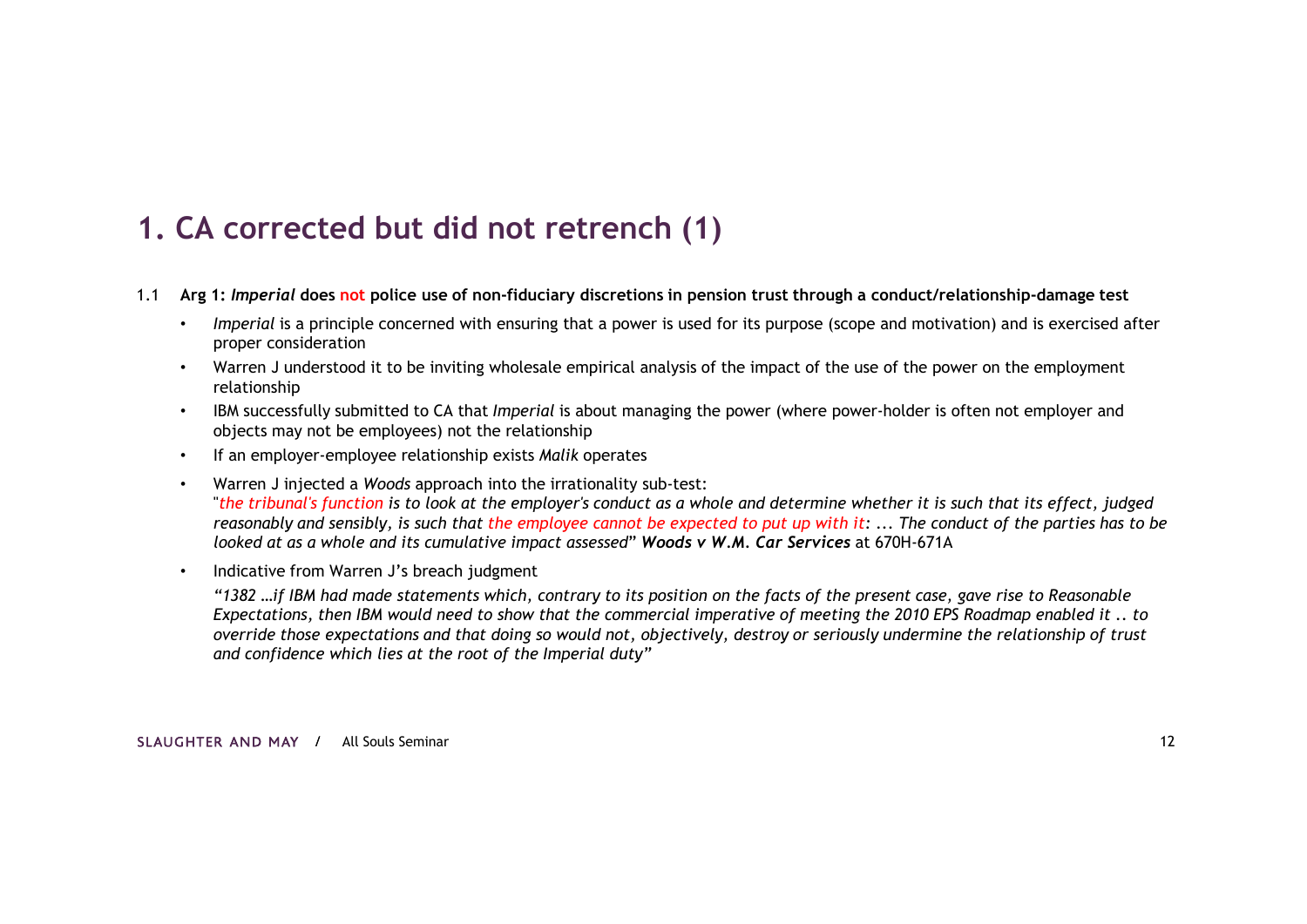## **1. CA corrected but did not retrench (2)**

- 1.2 **Arg 2:** *Imperial* **polices use of non-fiduciary discretions in pension trust through a** *Wednesbury* **'irrationality' test**
	- Warren J refers to *Wednesbury* but interprets it as an outcome test no reasonable decision maker where the judge decides the outer limit of rationality:

*"441 Moreover, given that Burton J in Clark v Nomura was equating the test which he described as irrationality or perversity with the test applied in granting judicial review, as he put it 'that no reasonable employer would have exercised his discretion in this way', it seems to me that breach of expectations is, at root, an aspect of irrationality or perversity. In other words, if expectations have been engendered by an employer, that may have been done in such a way that to disappoint those expectations would, absent some special change in circumstances, involve the employer acting in a way that no reasonable employer would act; in which case, irrationality or perversity, as those concepts are to be understood in this context, is established. To that extent, reasonableness does come into the picture. … it is an objective assessment of where the range of reasonable perceptions reaches its limits."*

• CA held:

*"191 For IBM Miss Rose submitted that although the judge's self-direction at B444 may appear to be correct on its face, the words "in the sense that I have described it", understood as a reference back to B441, show that the test so promulgated is not a true statement of a rationality test equivalent to that in Wednesbury, which we have held to be the correct test in a case of this kind (see paragraph [45] above), so that already at this stage the judge had begun to misdirect himself in law."*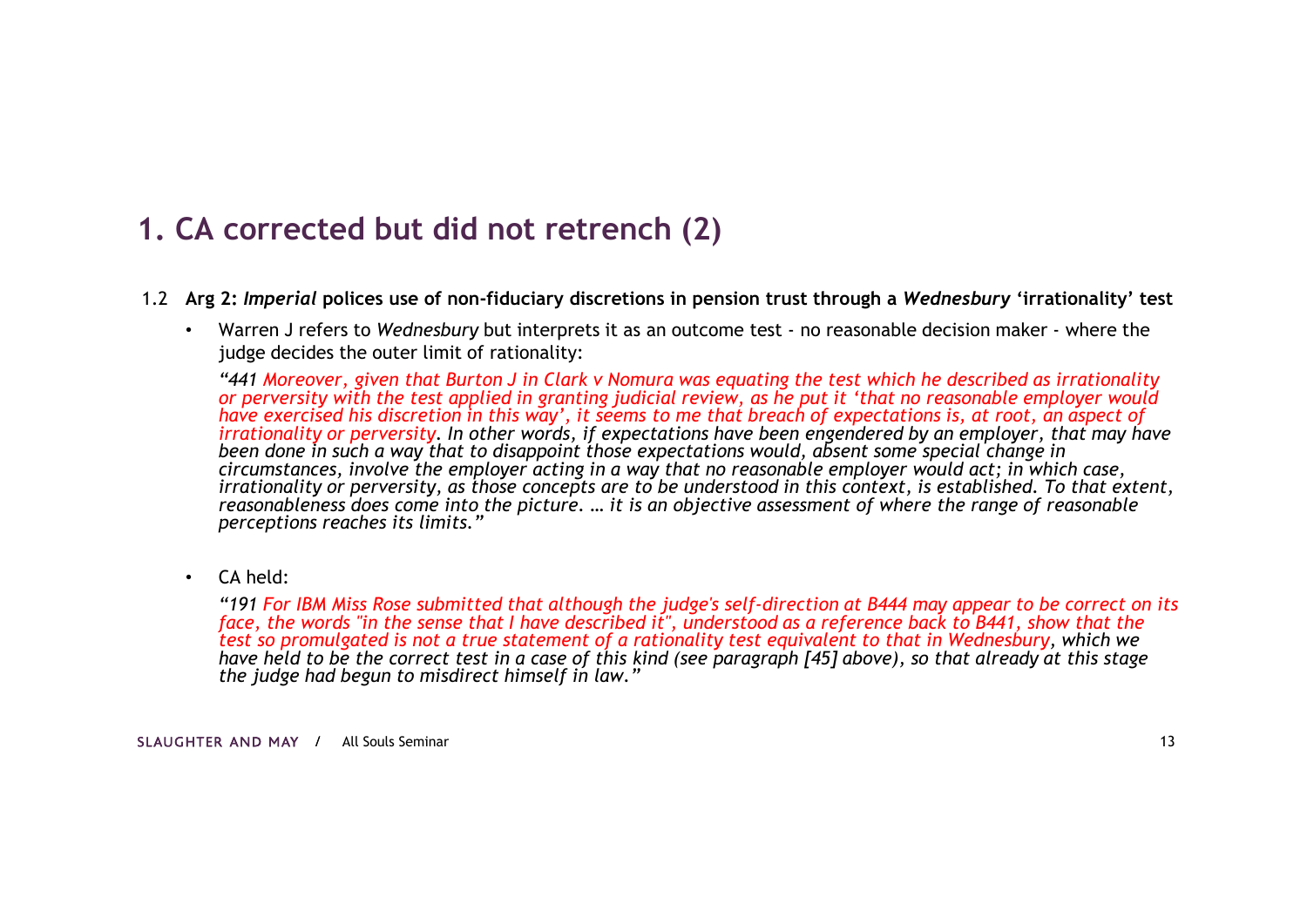## **1. CA corrected but did not retrench (3)**

#### 1.2 **Warren J misunderstood** *Wednesbury* **'irrationality' as principally an outcome test**

*"226. Accordingly, as we read the judge's judgment, he failed to apply the Wednesbury test in relation either to Holdings as regards the Imperial duty or to UKL as regards the contractual duty. It seems to us that, in referring to the reasonable employer test, as he often did, he may have incurred the risk identified by Baroness Hale in Braganza at paragraph 29, quoted at paragraph [38] above, that "concentrating on the outcome runs the risk that the court will substitute its own decision for that of the primary decisionmaker". In particular, reference to the reasonable employer may lead to the application, even if unconsciously, of a test diluted and distorted from the true test of irrationality, as enunciated, for example, by Lord Diplock in Council of Civil Service Unions v Minister for the Civil Service [1985] AC 374 , 410*

*By 'irrationality' I mean what can by now be succinctly referred to as ' Wednesbury unreasonableness'…It applies to a decision which is so outrageous in its defiance of logic or of accepted moral standards that no sensible person who had applied his mind to the question to be decided could have arrived at it."*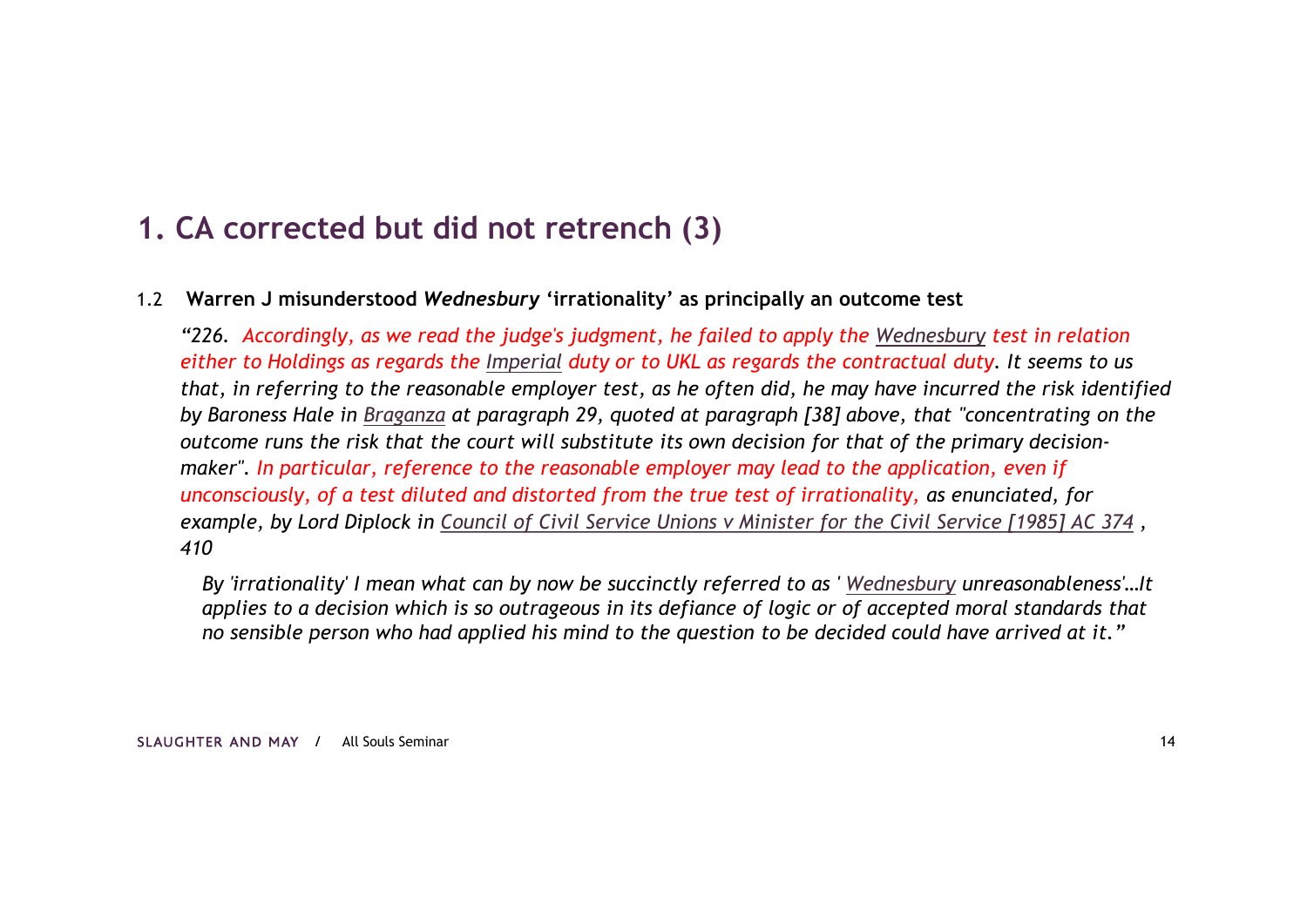## **1. CA corrected but did not retrench (4)**

*"227 In what Baroness Hale (quoting both passages at paragraph 23 of Braganza) described as an obvious echo of this, Lord Sumption said this, in Hayes v Willoughby: [2013] UKSC 17, [2013] 1 WLR 935 :* 

*Rationality is not the same as reasonableness. Reasonableness is an external, objective standard applied to the outcome of a person's thoughts or intentions …A test of rationality, by comparison, applies a minimum objective standard to the relevant person's mental processes. It imports a requirement of good faith, a requirement that there should be some logical connection between the evidence and the ostensible reasons for the decision, and (which will usually amount to the same thing) an absence of arbitrariness, of capriciousness or of reasoning so outrageous in its defiance of logic as to be perverse."*

• 'Rationality' test in *Imperial* is logical - creates symmetry with implied term that polices exercise of express or implicit powers in employment contract [36]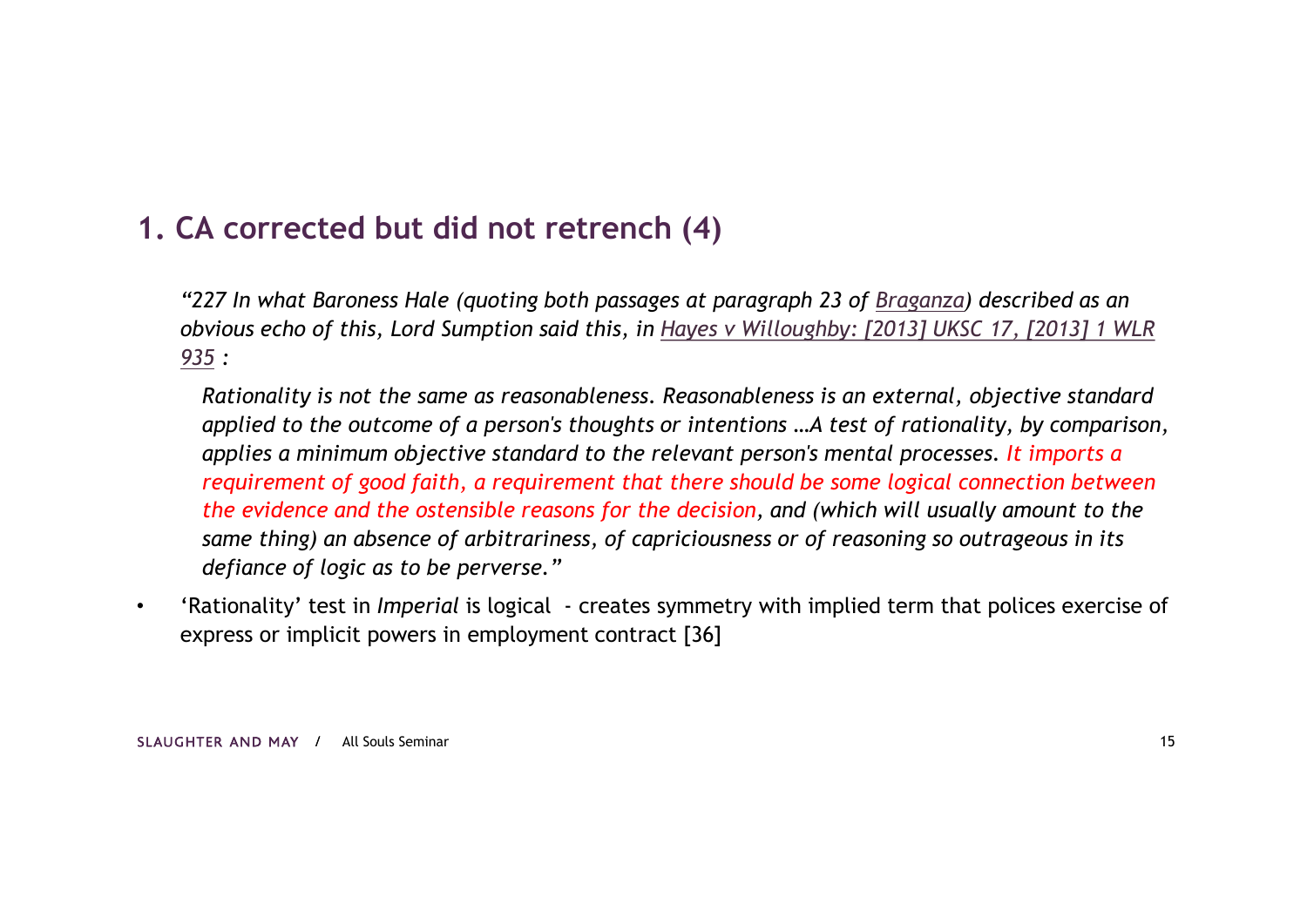## **1. CA corrected but did not retrench (5)**

**Good policy reasons for a** *Wednesbury***-like test [38-39] [45] [321] – reduces judicial substitution risk**

*"339 ..it is not open to the Court to retake a commercial decision previously adopted by a commercial entity. Nor should the Court assess the legitimacy of IBM UK's actions with the wisdom of hindsight."* 

*"38 As to the correct approach, [Baroness Hale in Braganza] drew an analogy with the court's task in relation to a statutory or prerogative-based decision-making function. Having said at paragraph 28 that the contractual implied term "is drawing closer and closer to the principles applicable in judicial review", she spoke at paragraph 29 of the duty to exclude extraneous considerations and to take into account those considerations that are obviously relevant to the decision in question. She went on to say this:*

*'It is of the essence of "Wednesbury reasonableness" (or " GCHQ rationality") review to consider the rationality of the decision-making process rather than to concentrate on the outcome. Concentrating on the outcome runs the risk that the court will substitute its own decision for that of the primary decision-maker.'"*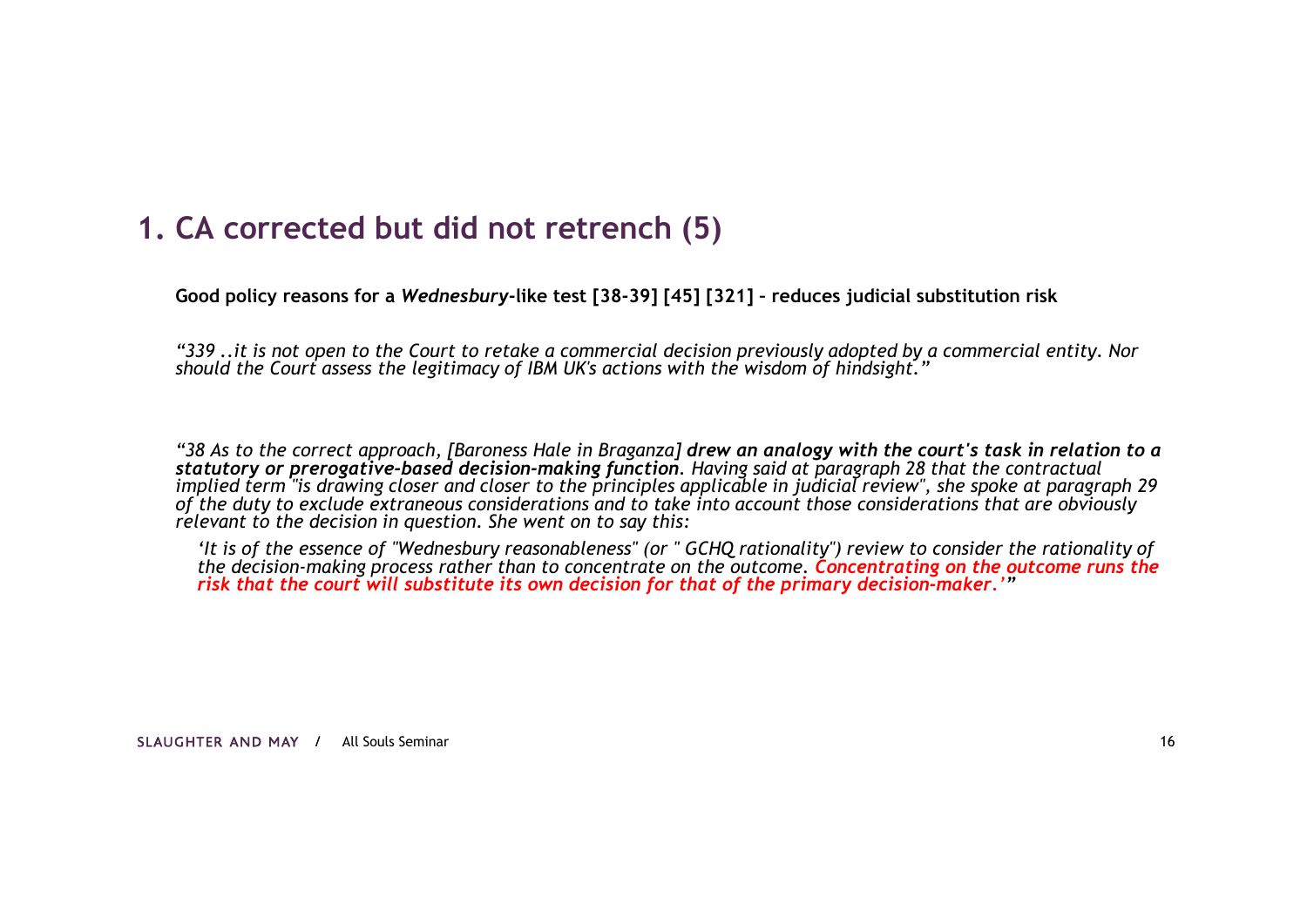### **1. CA corrected but did not retrench (6)**

#### **The** *Imperial* **rationality test is a two stage 90/10 test**

*"39 At paragraph 30 [of Braganza Baroness Hale] said that, absent a context in which an objective standard of reasonableness can be implied, "the court will only imply a term that the decision-making process be lawful and rational in the public law sense, that the decision is made rationally (as well as in good faith) and consistently with its contractual purpose". She also said that, in applying the test of rationality, both limbs of the Wednesbury formulation ( Associated Provincial Picture Houses Ltd v Wednesbury Corpn [1948] 1 KB 223) should be included: first, have the relevant matters (and no irrelevant matters) been taken into account, and second, is the result such that no reasonable decision-maker could have reached it."*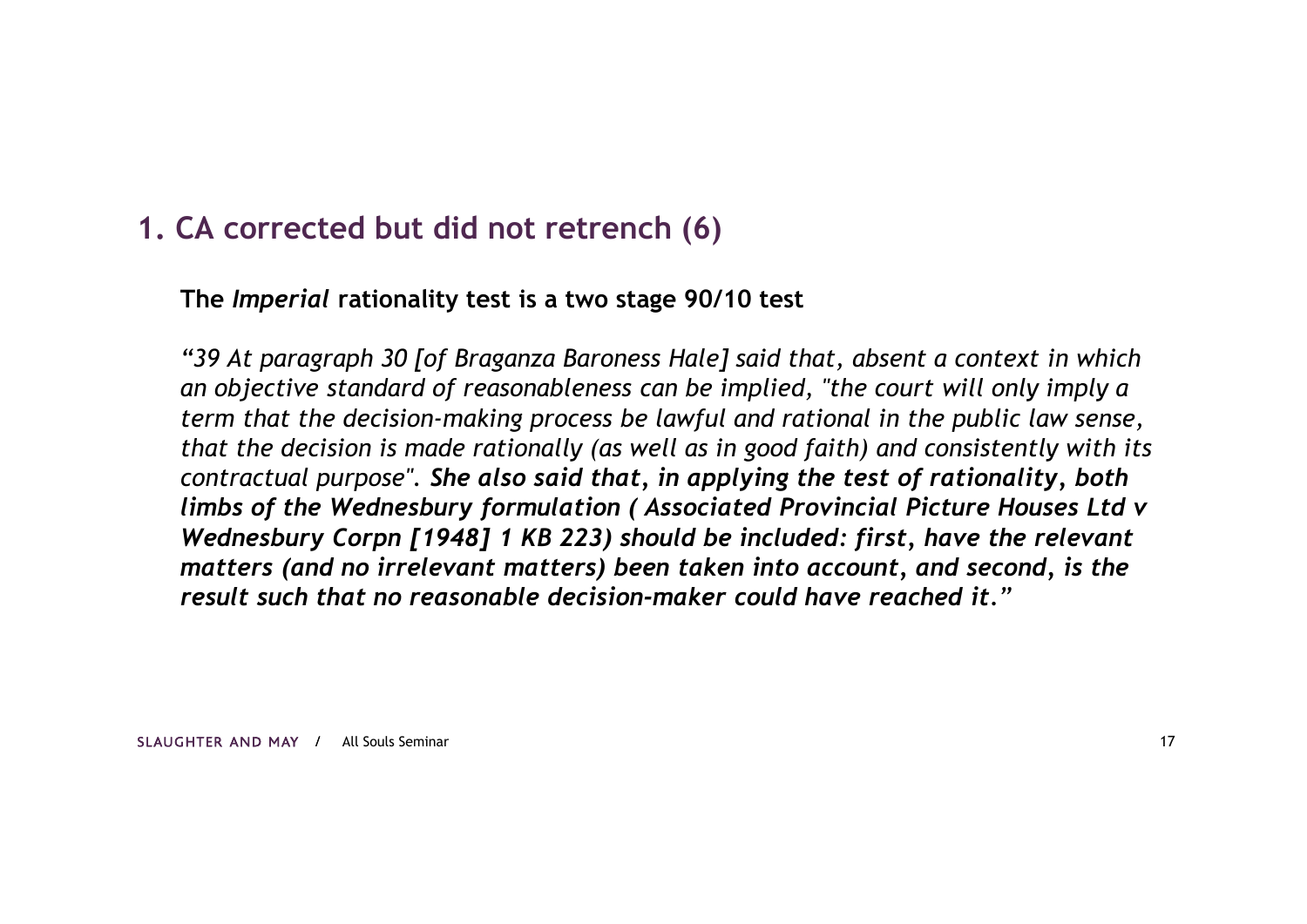## **1. CA corrected but did not retrench (7)**

#### 1.3 *Imperial* **not a mechanism that converts expectations into substantive rights (1)**

*"229…The existence of the Reasonable Expectations, or at any rate the history of the communications to employees in the course of Project Ocean and Project Soto from which the Reasonable Expectations were said to arise, were relevant factors to be taken into account by the decision-maker. But to elevate them to a status in which they had overriding significance over and above other relevant factors was erroneous in law, and therefore vitiates the judge's decision that Holdings was in breach of the Imperial duty and UKL of the contractual duty."*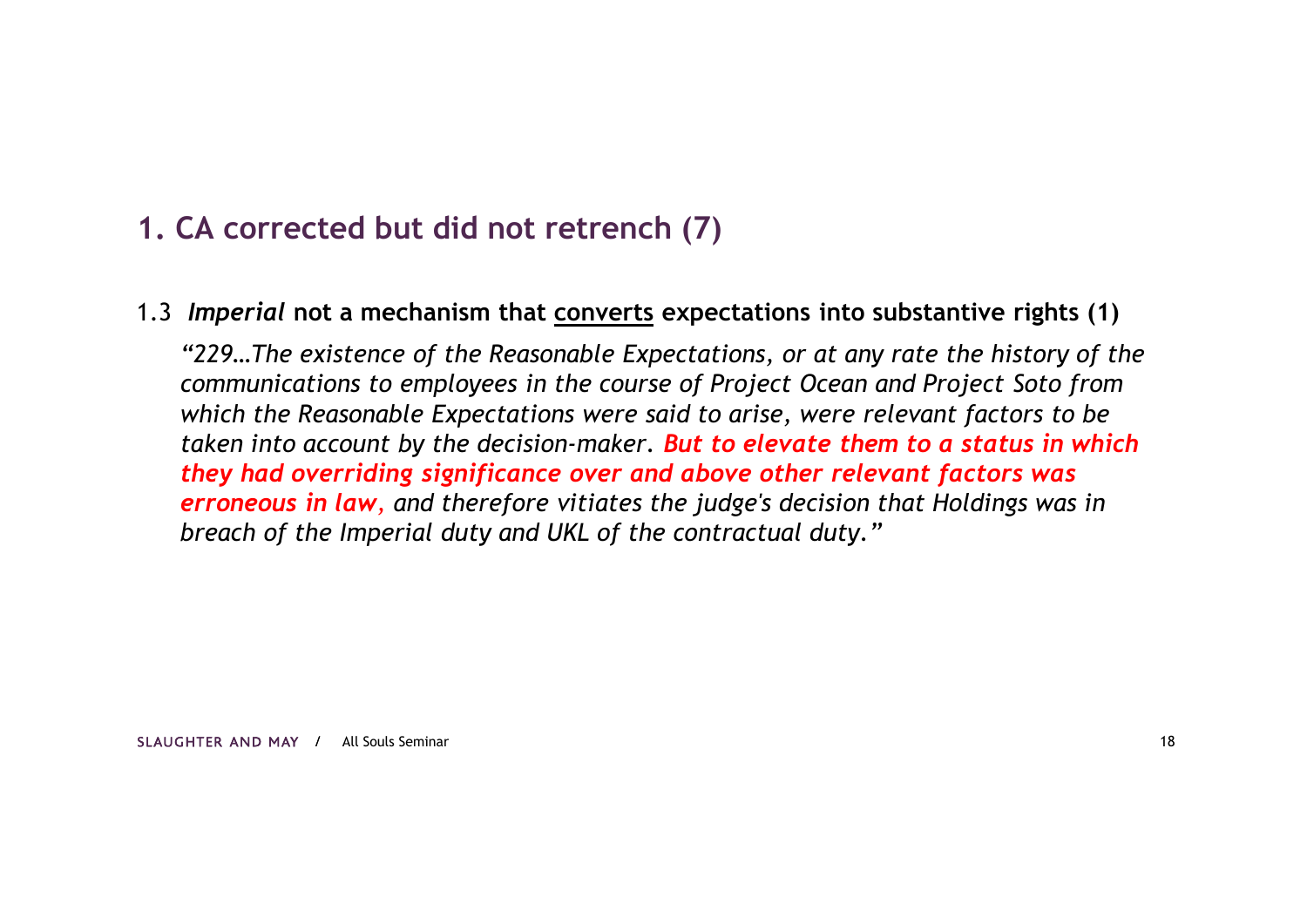## **1. CA corrected but did not retrench (8)**

#### 1.3 *Imperial* **not a mechanism that converts expectations into substantive rights (2)**

*"232 …the judge erred in law. The correct approach is to apply a rationality test equivalent to that in Wednesbury (see paragraphs [45] and [46] above) in order to decide whether a decision by a decision-maker such as Holdings, as Principal Employer under a pension scheme, or UKL as employer, is valid and lawful having regard to the Imperial duty and the contractual duty of trust and confidence. Both limbs of the test can apply, but it was not argued in the present case that any irrelevant matter had been taken into account, or any relevant matter left out of account. Therefore the question was whether the decision taken was one which no rational decision-maker could have reached. Although the judge directed himself that the test to be applied was one of capriciousness, perversity or arbitrariness, which is close to the rationality test, he accorded an overriding substantive significance to the Reasonable Expectations such that they could only lawfully be disappointed in a case of necessity, which is not compatible with the correct approach. Members' expectations, even if they satisfy the judge's criteria for a Reasonable Expectation, do not constitute more than a relevant factor which the decision-maker can, and where appropriate should, take into account in the course of its decision-making process."*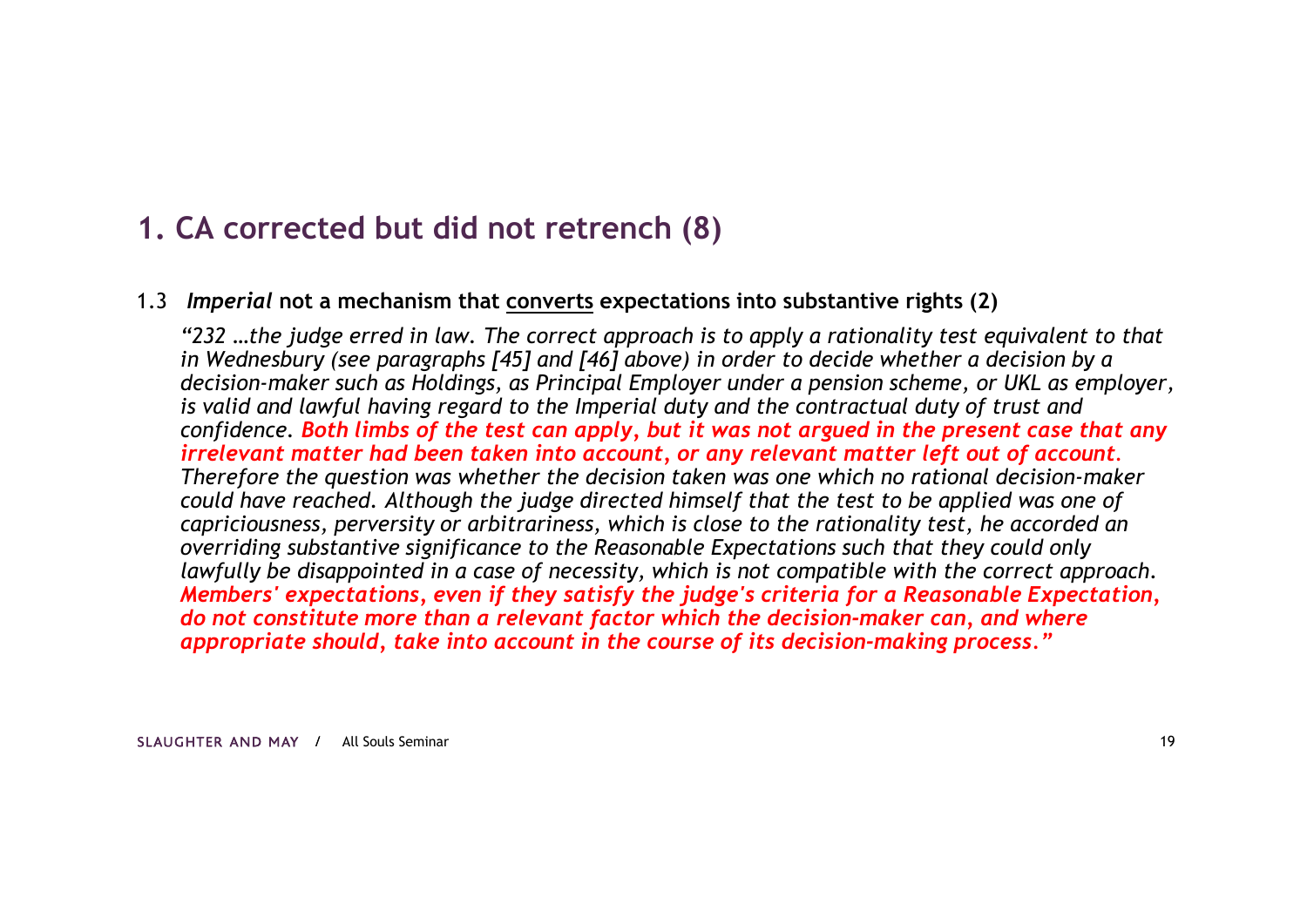### **1. CA corrected but did not retrench (8)**

#### 1.3 *Imperial* **not a mechanism that converts expectations into substantive rights (3)**

*"269 If, contrary to our view, Reasonable Expectations were to have a special legal status in relation to the making of such a decision, we agree with IBM that it would be necessary for them to meet standards of clarity and certainty, so that it should be clear enough to all parties concerned (including, in the case of a pension fund, the trustee) whether the particular legal rights and responsibilities that could arise have or have not in fact arisen. We think there is much to be said for IBM's proposition that the standards ought to be equivalent to what is required for a contract or an estoppel. We note the judge's comparison at B533 between a case where there is a binding contract to keep a scheme open for DB accrual until a given date and a case where a Reasonable Expectation to the same effect has arisen from actions of the employer or Principal Employer. There is a clear legal difference between those cases which has nothing to do with the Imperial duty, since in the first case to act inconsistently would be a straightforward breach of contract and in the second it would not. But it seems to us that the basis of this comparison, if it is of any legal relevance, should be that the conduct giving rise to the Reasonable Expectation must meet similar tests to that which would give rise to a contractual obligation, and the content of the Reasonable Expectation must also be comparable to that which would be required for a valid contract."*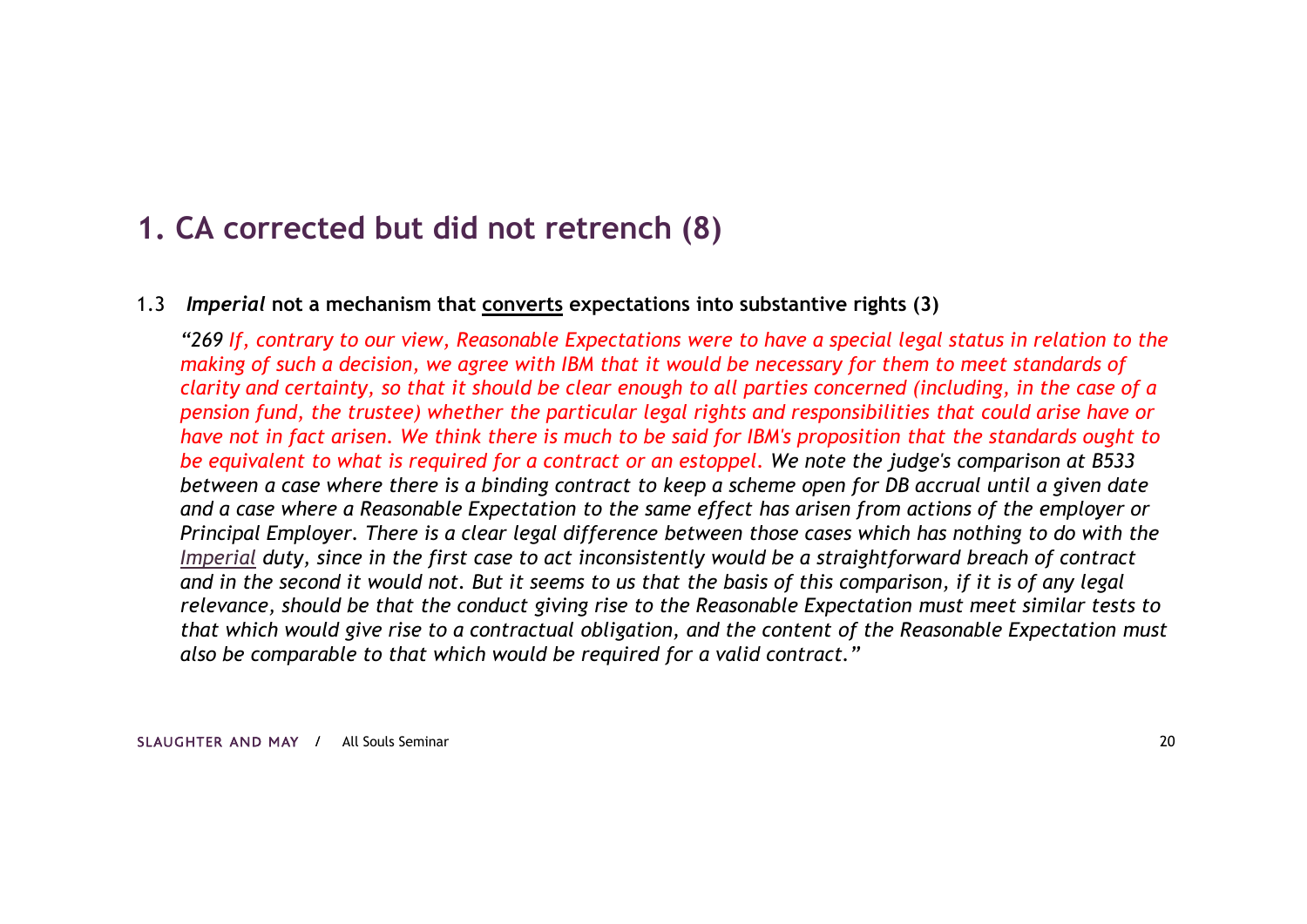## **1. CA corrected but did not retrench (9)**

#### **Discussion points:**

- Sh/could the CA have applied *Imperial* as an outcome test?
- Was CA's room for manoeuvre constrained by the way the case was pleaded and the way Warren J reasoned?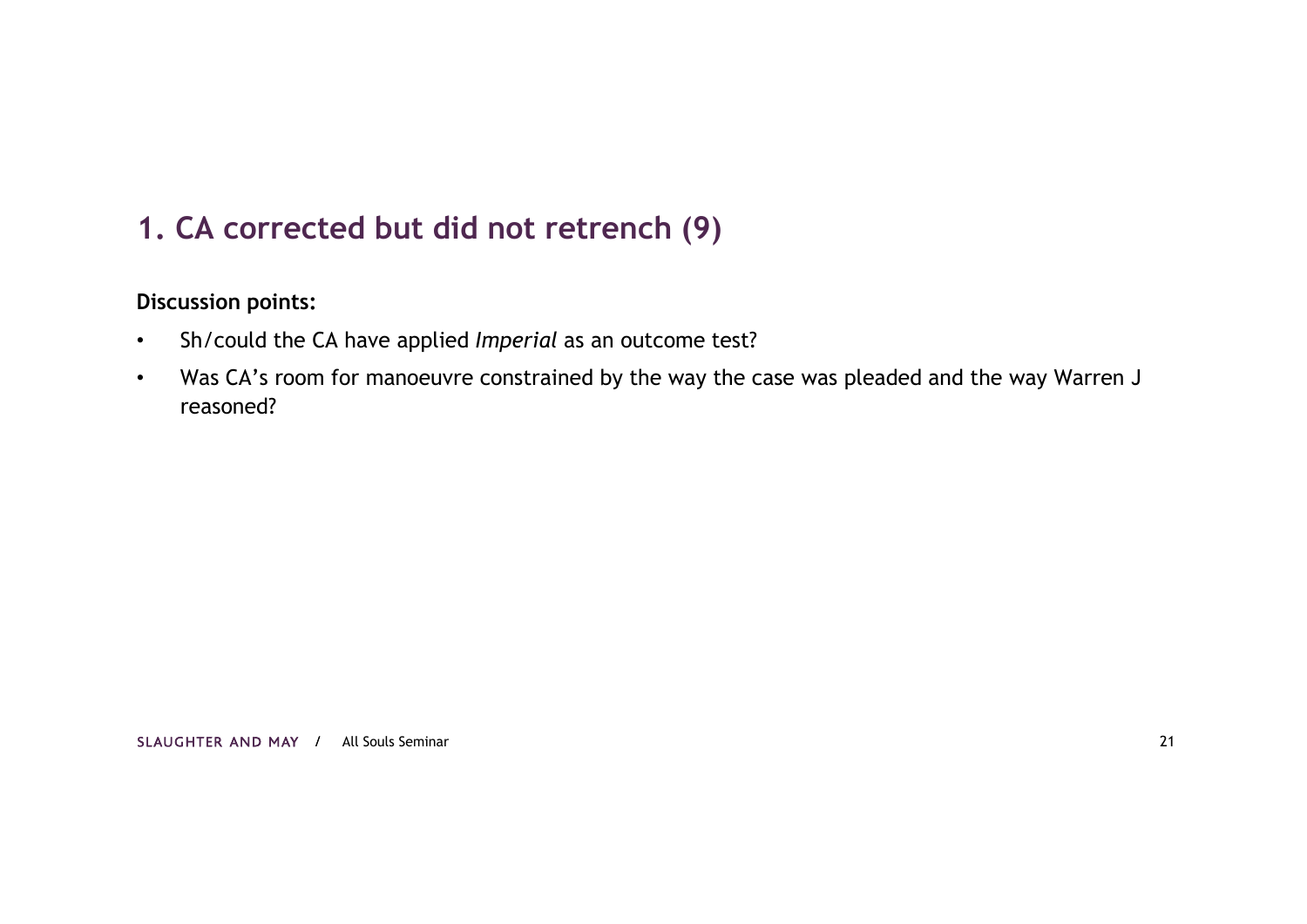- **2. CA left scope for** *Imperial* **principle to be used to deliver employees' expectations – through stage 1 of the** *Imperial* **sub-test of 'irrationality' (1)**
- CA had no scope to find against IBM on stage 1 of the *Imperial* (or employment implied contractual) *irrationality* test:

*"182 In applying the Wednesbury test, the judge did not examine whether Holdings had considered all relevant matters and had excluded from its consideration all irrelevant matters. That is because the RBs did not advance a case on the basis of an error of that kind: see B1531. He therefore had to consider only whether the decision was one which no reasonable decision-maker could have reached.*

*"232 …the judge erred in law. The correct approach is to apply a rationality test equivalent to that in Wednesbury… Both limbs of the test can apply, but it was not argued in the present case that any irrelevant matter had been taken into account, or any relevant matter left out of account. ... Members' expectations, even if they satisfy the judge's criteria for a Reasonable Expectation, do not constitute more than a relevant factor which the decision*maker can, and where appropriate should, take into account in the course of its decision*making process."* 

*317 He* [Warren J] *did not place any reliance on any failure to take members' interests into account and indeed that had not been argued: B1531."*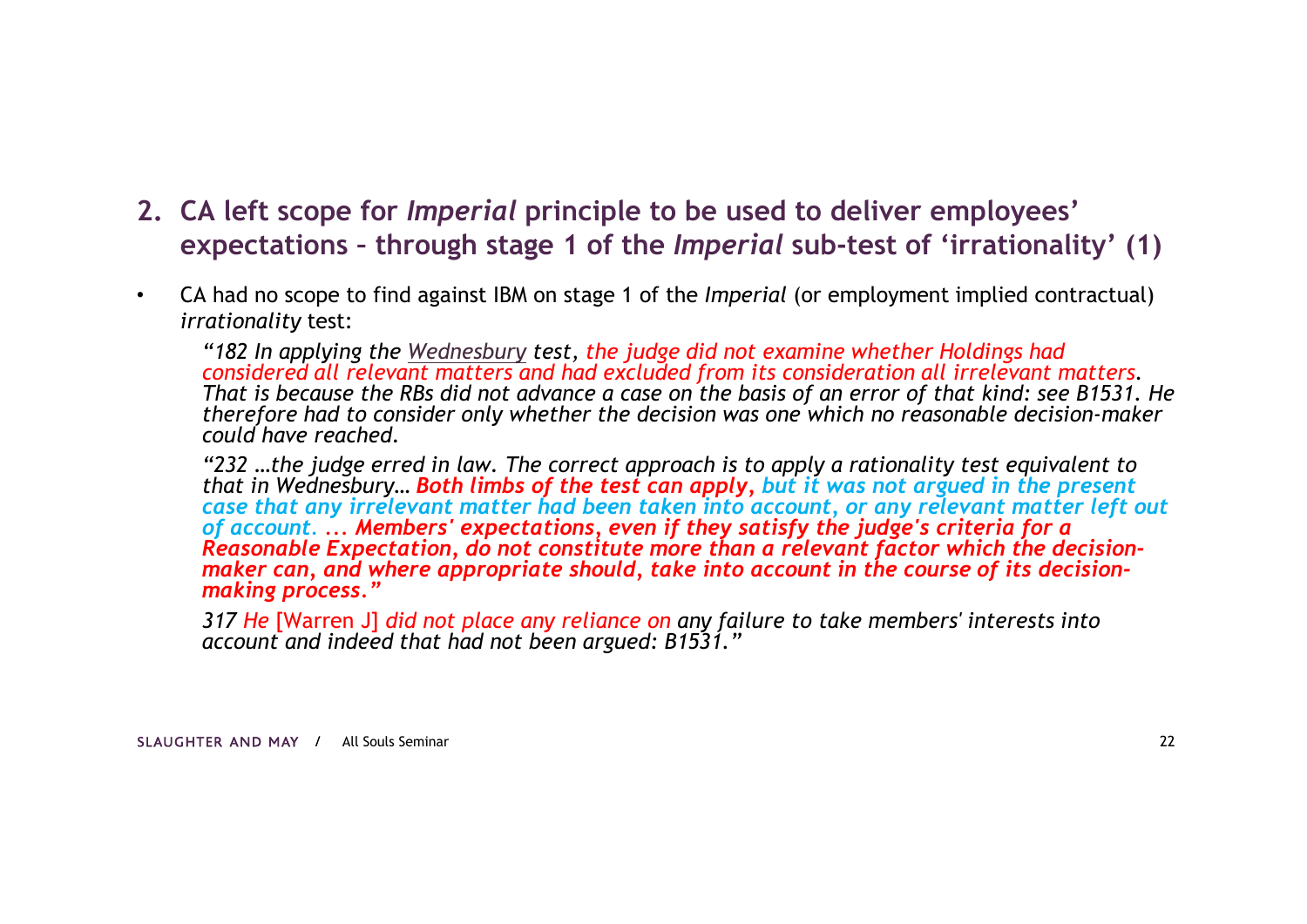- **2. CA left scope for** *Imperial* **principle to be used to deliver employees' expectations – through stage 1 of the** *Imperial* **sub-test of 'irrationality' (2)**
	- **Courts can scrutinise closely stage 1 compliance**

*"40. Lord Hodge also said at paragraph 55 [*of *Braganza] that "the personal relationship which employment involves may justify a more intense scrutiny of the employer's decision-making process than would be appropriate in some commercial contracts" and said in the following paragraph that the intensity of the scrutiny would depend on the nature of the decision to be made. A decision as to the cause of death is far removed in this context from, for example, decisions about contractual bonuses, where the employee is entitled to a bona fide and rational exercise of the employer's discretion. Such an entitlement is capable of enforcement by the court, but does not allow much scope for an intensive scrutiny of the decision-making process (paragraph 57)."*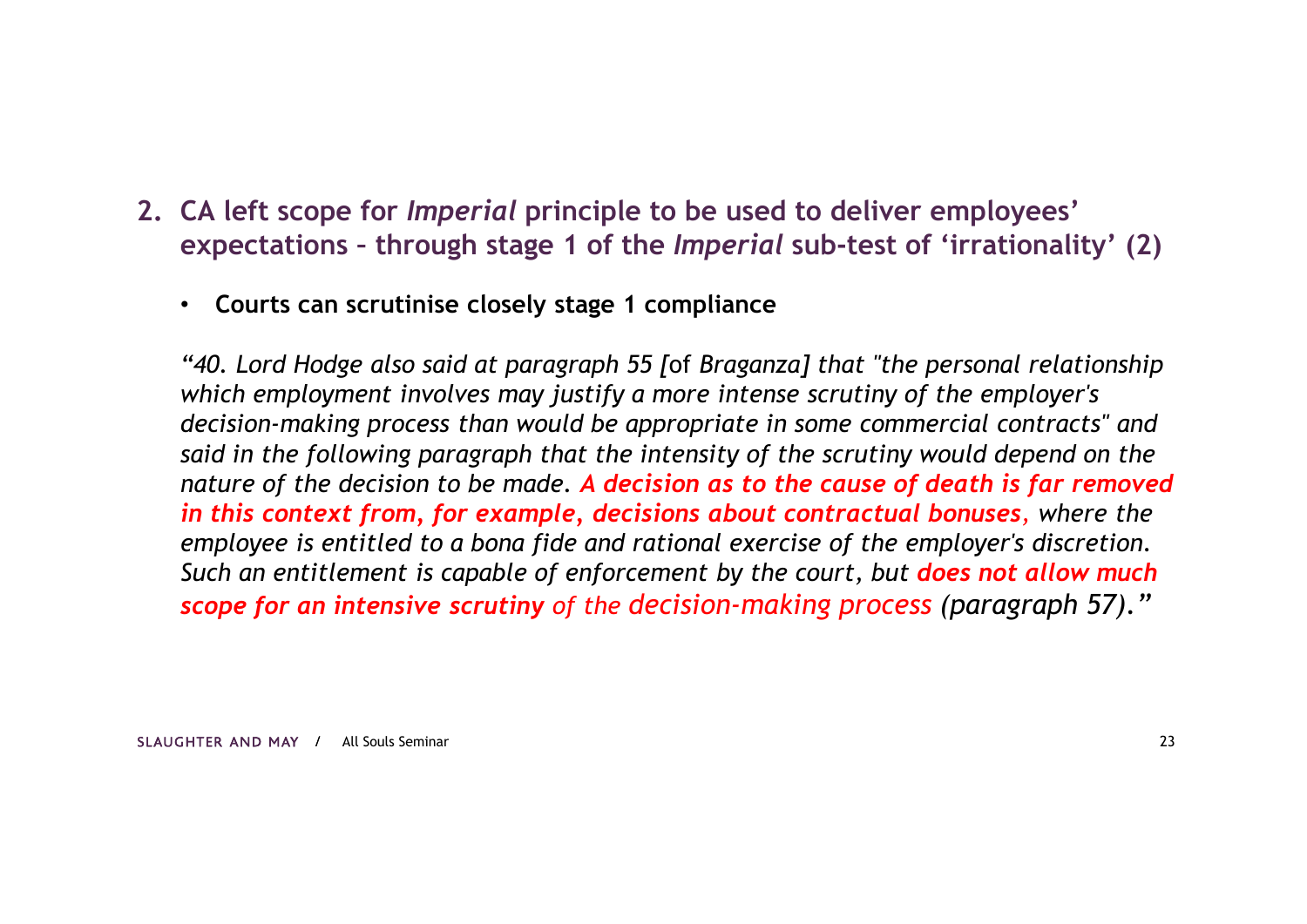- **2. CA left scope for** *Imperial* **principle to be used to deliver employees' expectations – through stage 1 of the** *Imperial* **sub-test of 'irrationality' (3)**
- Stage 1 offers scope to a *Braganza*-majority minded judge (*Braganza v BP Shipping Ltd*) if quality of enquiry inadequate
- **Lord Neuberger (with whom Lord Wilson agreed) - minority**

"*107 One would have to be unusually stony-hearted not to hope that a way could be found to ensure that, having suffered the terrible blow of losing her husband, Mrs Braganza could be spared the additional blows of an inquiry concluding that he had killed himself and the deprivation of a death in service benefit. However, it is the most fundamental duty of a judge to apply the law, even if it sometimes leads to hard consequences in the circumstances of a particular case.*

*126 ….In my view, neither the conclusion reached by the team nor the consequential opinion formed by Mr Sullivan can be characterised as "arbitrar[y], capricious, pervers[e] [or] irrational", to use Rix LJ's words in Socimer International Bank Ltd v Standard Bank Ltd [2008] Bus LR 1304 , para 66. The two reports are, as I have indicated, impressive both in the extent of the investigations on which they were based and the care with which they were compiled, and the conclusion they reached was carefully and rationally explained, and Mr Sullivan cannot be criticised for relying on them."*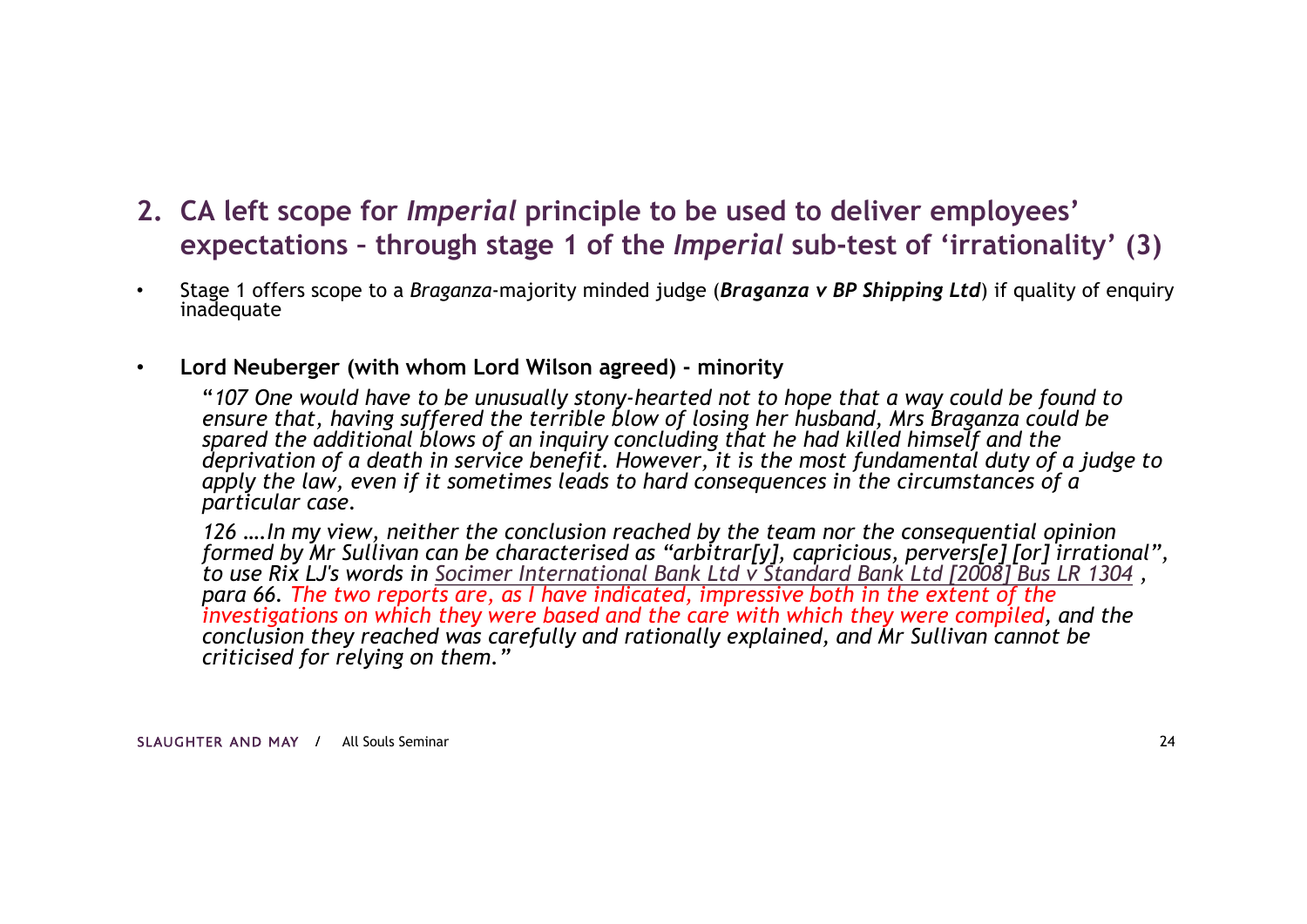### **2. CA left scope for** *Imperial* **principle to be used to deliver employees' expectations – through stage 1 of the** *Imperial* **sub-test of 'irrationality' (4)**

**Stage 1 compliance - with a** *Braganza***-majority minded judge ?**

#### **Baroness Hale:**

*"42 Although I would not have phrased the correct approach exactly as Teare J phrased it, in my view he was right to conclude [2012] EWHC 1423 (Comm) at [95] that the investigation team's report and conclusion could not be regarded as sufficiently cogent evidence to justify Mr Sullivan, and hence BP, in forming the positive opinion that Mr Braganza had committed suicide. No one suggests that his decision was "arbitrary, capricious or perverse", but in my view it was unreasonable in the Wednesbury sense, having been formed without taking relevant matters into account."* 

#### **Lord Hodge (with whom Lord Kerr agreed):**

*"49 I am struck by the paucity and the insubstantial nature of the evidence from which BP inferred that Mr Braganza committed suicide. While the six points must be considered in aggregate, the only ones which seem to me to be capable of bearing any weight are (a) his lack of timely record keeping on his last voyage, (b) the evidence in Mrs Braganza's e-mails of his financial worries since his family had settled in Canada and (c) his concerns about the state of repair of his ship and the workload which fell on him as chief engineer as a result. Evidence of some moodiness during the voyage and irritation over the refusal of a bonus added little to the picture. I agree with Baroness Hale DPSC's description, at para 40 above, of the six points on which the investigation team relied as "straws in the wind". Unsurprisingly, the team could not rule out the possibility that Mr Braganza had gone on deck for some work related reason and that he had fallen into the sea by accident."*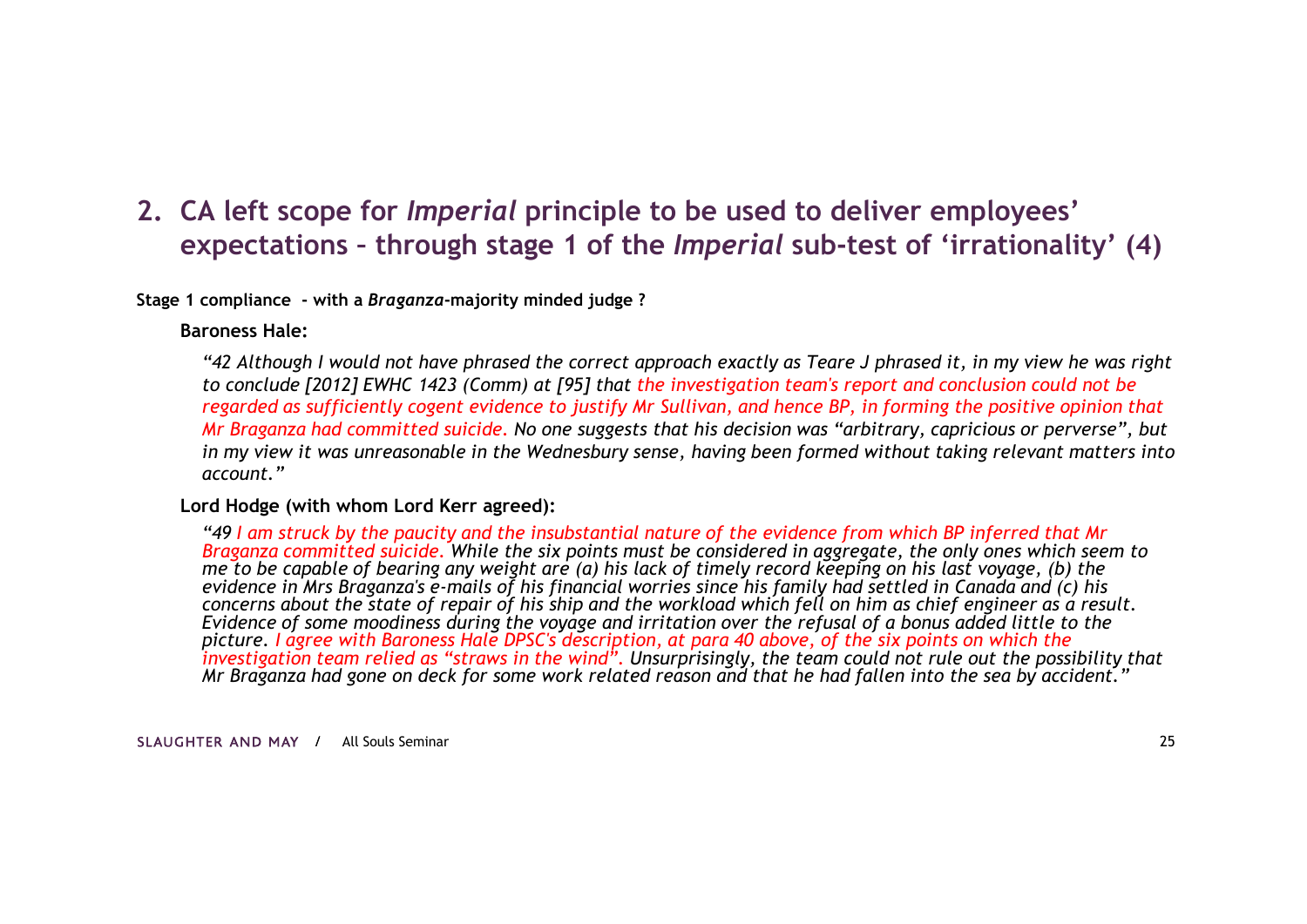### **2. CA left scope for** *Imperial* **principle to be used to deliver employees' expectations – through stage 1 of the** *Imperial* **sub-test of 'irrationality' (5)**

#### **Stage 1 non-compliance remedy could deliver expectations**

- IBM case beneficiaries also did not plead IBM's failure to elicit output from proper employee consultation as necessarily leading to breach by IBM Holdings of *Imperial* stage one *Wednesbury*  (because a relevant factor not considered) [only pleaded UKL contractual breach]
- CA therefore rejected beneficiaries' application for injunction against implementation of the decision by IBM Holdings to use its discretion

*"Issue 21 (Defective Consultation and the Imperial Duty)*

*435 It will be noted that the judge found only that defective consultation involved a breach of the employer's contractual duty. In paragraph 2(d) of their respondent's notice, the RBs contend that Holdings' conduct in relation to the consultation should also have been taken into account in determining whether there was a breach of the Imperial duty.* 

*436 IBM submits that the RBs did not argue at trial that the defective consultation was a breach of the Imperial duty. It is too late for that matter to be raised now."*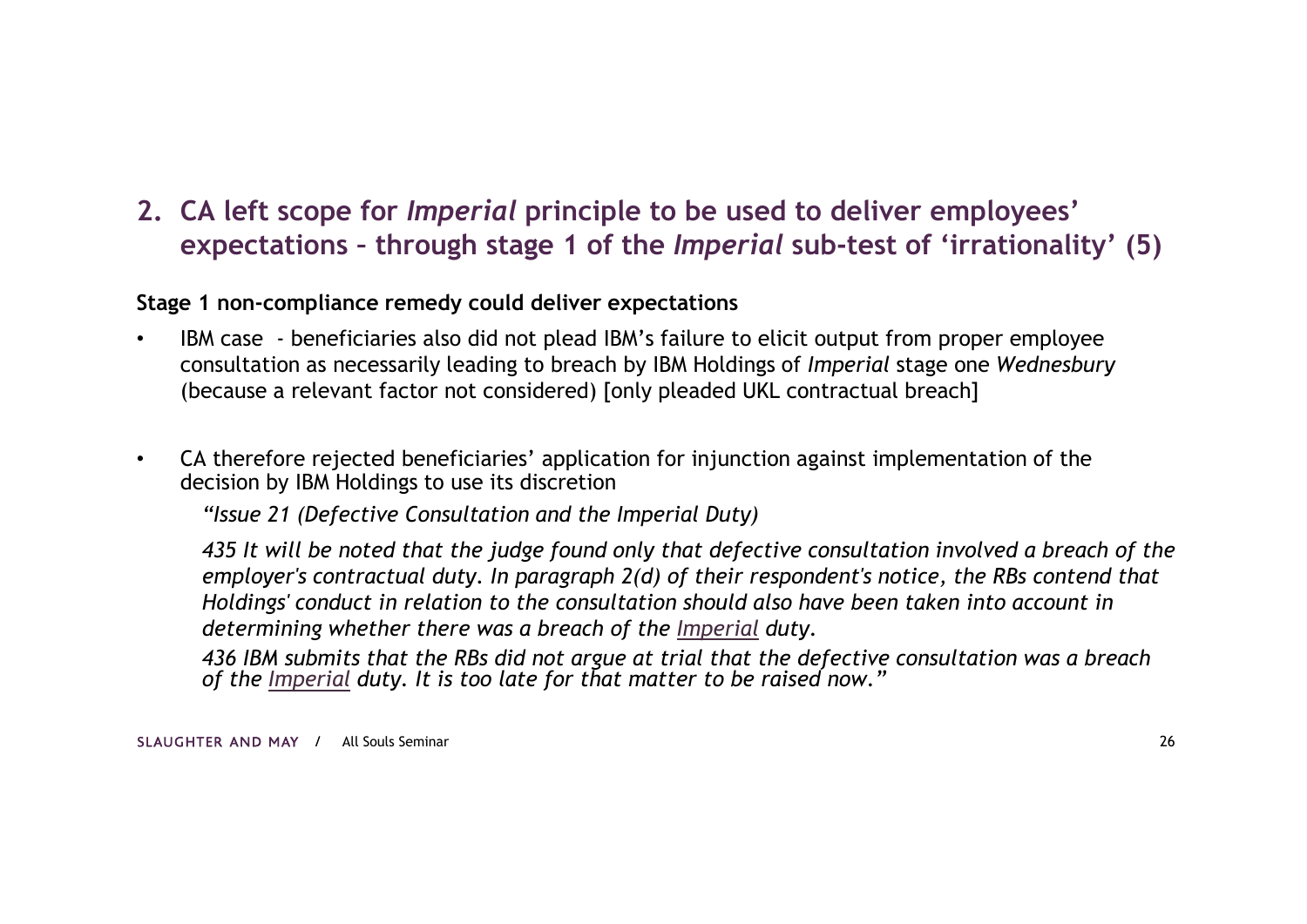- **2. CA left scope for** *Imperial* **principle to be used to deliver employees' expectations – through stage 1 of the** *Imperial* **sub-test of 'irrationality' (6)**
- Beneficiaries left with (potential) damages claim for IBM UK's breach of contract [434]
- If *Imperial* breach stage 1 had been pleaded and proved injunction plus equitable compensation? Puts employee in position if expectation had been taken into account [29]

*"29 Thus, the essence of the obligation was said to be the same whether as a duty on the employer under a contract of employment or as a constraint on the exercise of a power such as the Exclusion Power, vested in Holdings in the present case as Principal Employer under the pension schemes, or the power to consent to early retirement, both of which are non-fiduciary discretionary powers. Strictly speaking the phrase "the Imperial duty" is a misnomer or is at least capable of being misleading: it is a constraint or limitation on the use of an apparently unlimited discretionary power, as the judge recognised at B372. The judge did say, however, that it could properly be classified as a duty, though a negative duty rather than one which could require the person subject to it to act in a given way: see B471, his discussion between R364 and R379, again between R393 and R396, and his further observations at R431. He held that breach of this obligation could provide the basis for a claim for equitable compensation. These aspects of his judgment have not featured among the issues on the appeal, and we say no more about them than that, in a case in which such issues arise for decision on the facts, what he has said in those various passages is likely to be of value in carrying the debate forward…."*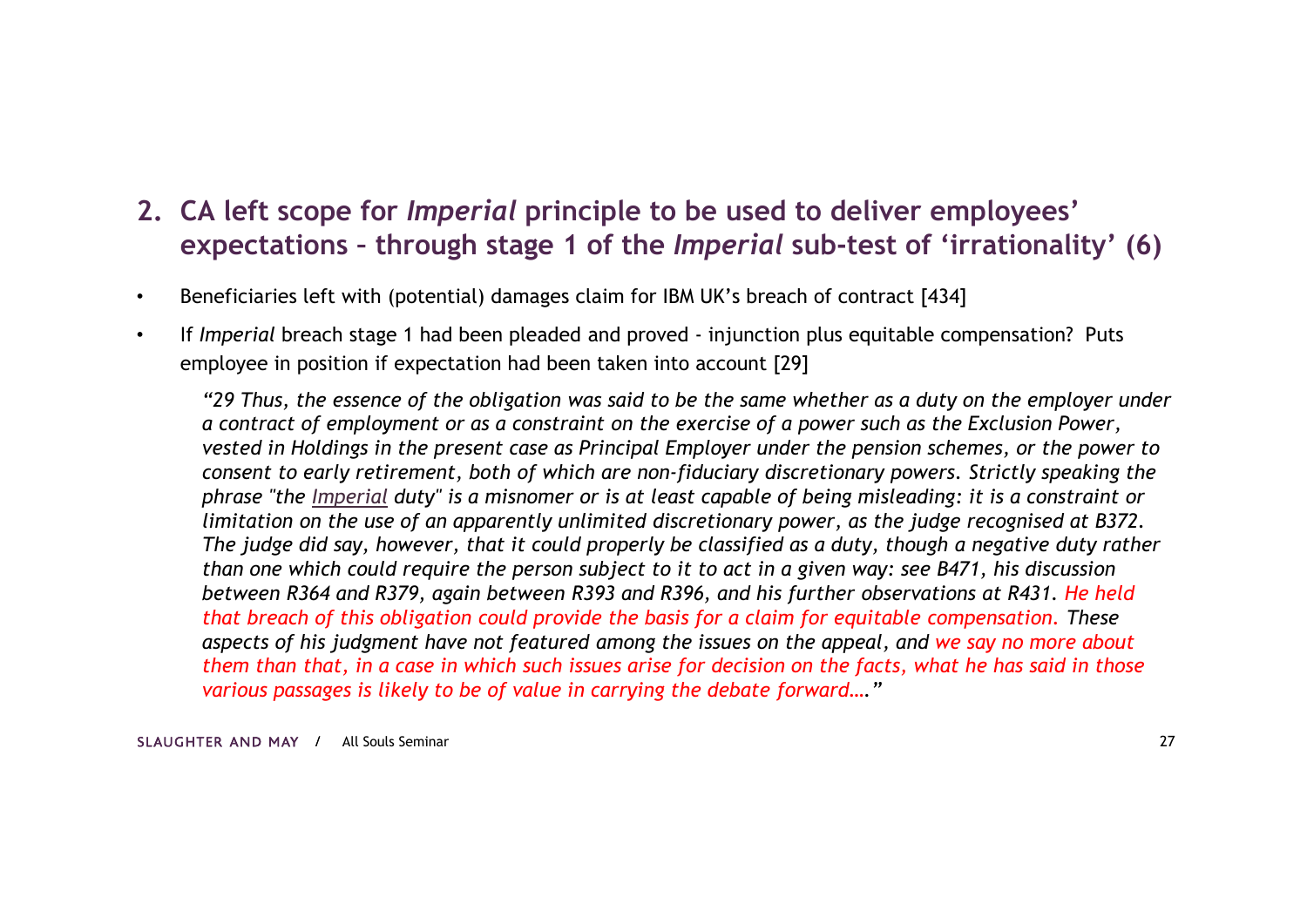- **3. CA left scope for judicial protection of employees' expectations through**  *Imperial* **sub-test of 'perverse' (1)**
- 47 mentions in CA, 80 in HC breach judgment
- *"perversity … which is close to the rationality test"* [232] but no further analysis of its content
- *Bramston v Haut* at [68, 69] suggests perversity involves absurdity as evaluated by the judge
- Baroness Hale, Braganza *"42 Teare J, …was right to conclude ..that the investigation team's report and conclusion could not be regarded as sufficiently cogent evidence to justify Mr Sullivan, and hence BP, in forming the positive opinion that Mr Braganza had committed suicide. No one suggests that his decision was "arbitrary, capricious or perverse", but in my view it was unreasonable in the Wednesbury sense, having been formed without taking relevant matters into account."*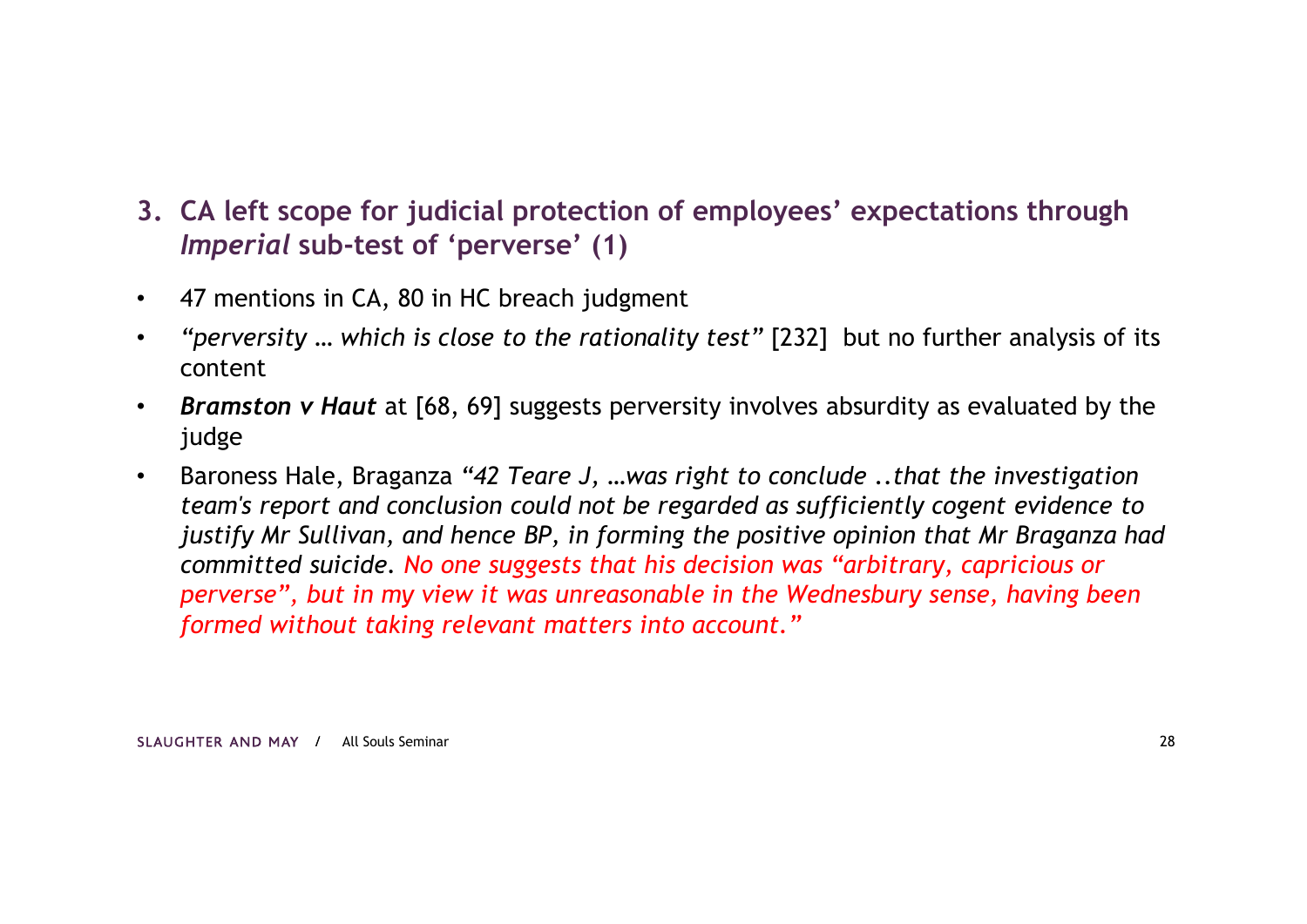**3. CA left scope for judicial protection of employees' expectations through**  *Imperial* **sub-test of 'perverse' (2)**

*"33 Newey J reviewed and applied the relevant authorities in Prudential Staff Pensions Ltd v The Prudential Assurance Co Ltd [2011] EWHC 960 (Ch), [2011] PLR 239, which was about increases to pensions in payment. Under the rules these were at the discretion of the employer. It had maintained a policy over years of making increases so as, broadly and over time, to keep pace with inflation, but in 2005 it changed that policy. It was argued for the beneficiaries in that case that the company must have regard to members' legitimate expectations and must deal fairly with the members. The judge rejected the notion of a test of fairness, but he said this at paragraph 146:* 

*My own view is that members' interests and expectations may be of relevance when considering whether an employer has acted irrationally or perversely. There could potentially be cases in which, say, a decision to override expectations which an employer had engendered would be irrational or perverse. On the other hand it is important to remember that powers such as that at issue on the present case are not fiduciary. As a result the donee of the power is …entitled to have regard to his own interests when making decisions …That fact must limit severely the circumstances in which a decision could be said to be irrational or perverse."*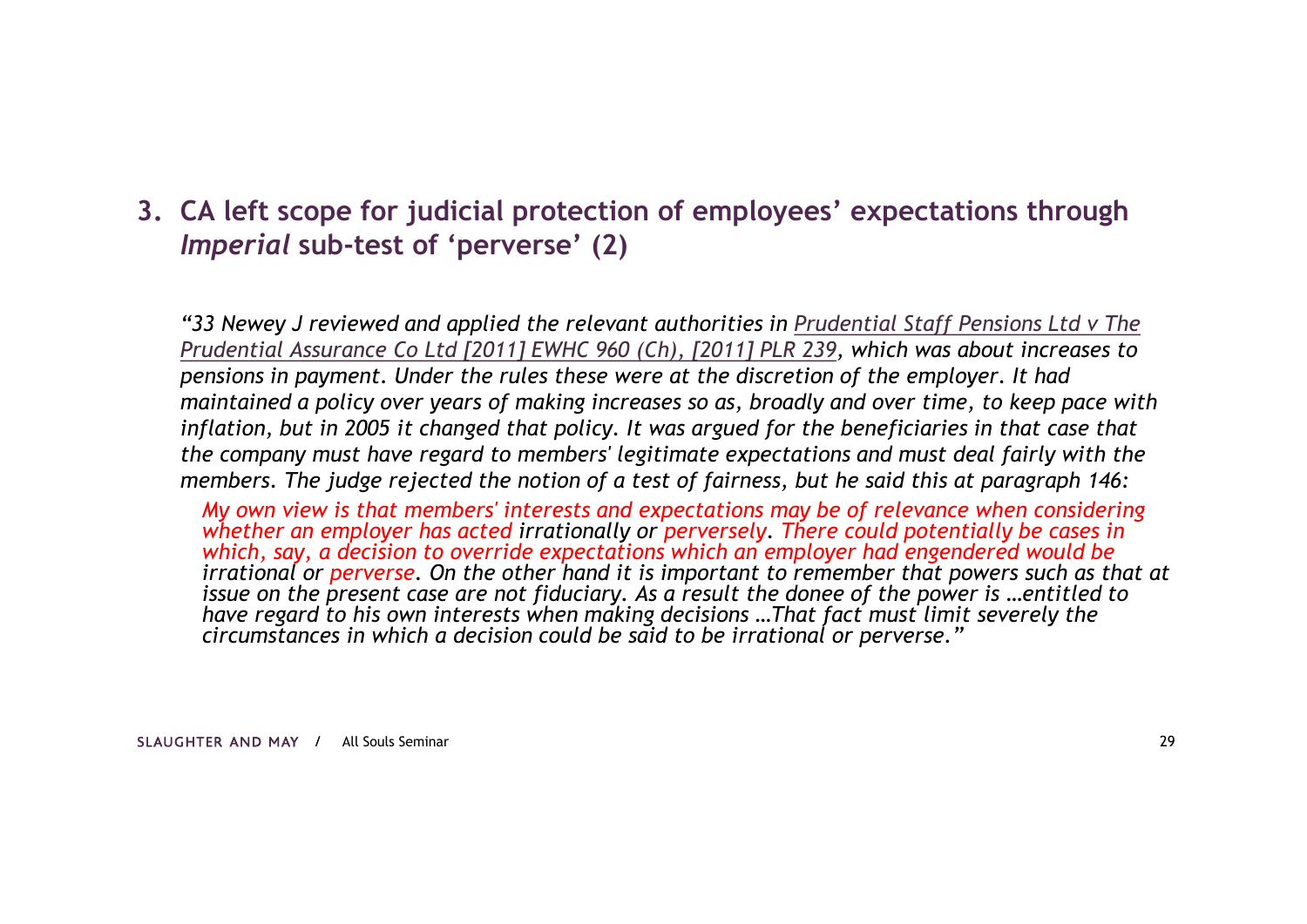### **4. CA did not pare back on protection of employee legitimate expectations provided through the** *Imperial* **sub test of 'collateral purpose' (1)**

• *Imperial* – protection of legitimate expectation that refusal to use a discretion cannot be used to bargain away vested rights even if right to surplus on remote contingency (wind up). Net effect – expectations to immediate higher increases maintained

*"31 We had submissions as to the incidents and features of the two duties, as the judge had. Browne-Wilkinson VC in the Imperial Group case made it clear that the test is not whether the company is acting reasonably; the company is perfectly entitled "to look after its own interests, financially and otherwise, in the future operations of the scheme": [1991] 1 WLR 598H. He said that the obligation of good faith required that the company should exercise its rights "(a) with a view to the efficient running of the scheme established by the fund and (b) not for the collateral purpose of forcing the members to give up their accrued rights in the existing fund subject to this scheme". In that case an existing scheme prohibited the payment of any surplus to the employer. Following a take-over the new owner wished to transfer members to a new scheme under which any surplus could be applied for the employer. That was held to be an improper purpose vitiating the exercise of powers in such a way as to coerce members into agreeing to a transfer to the new scheme."*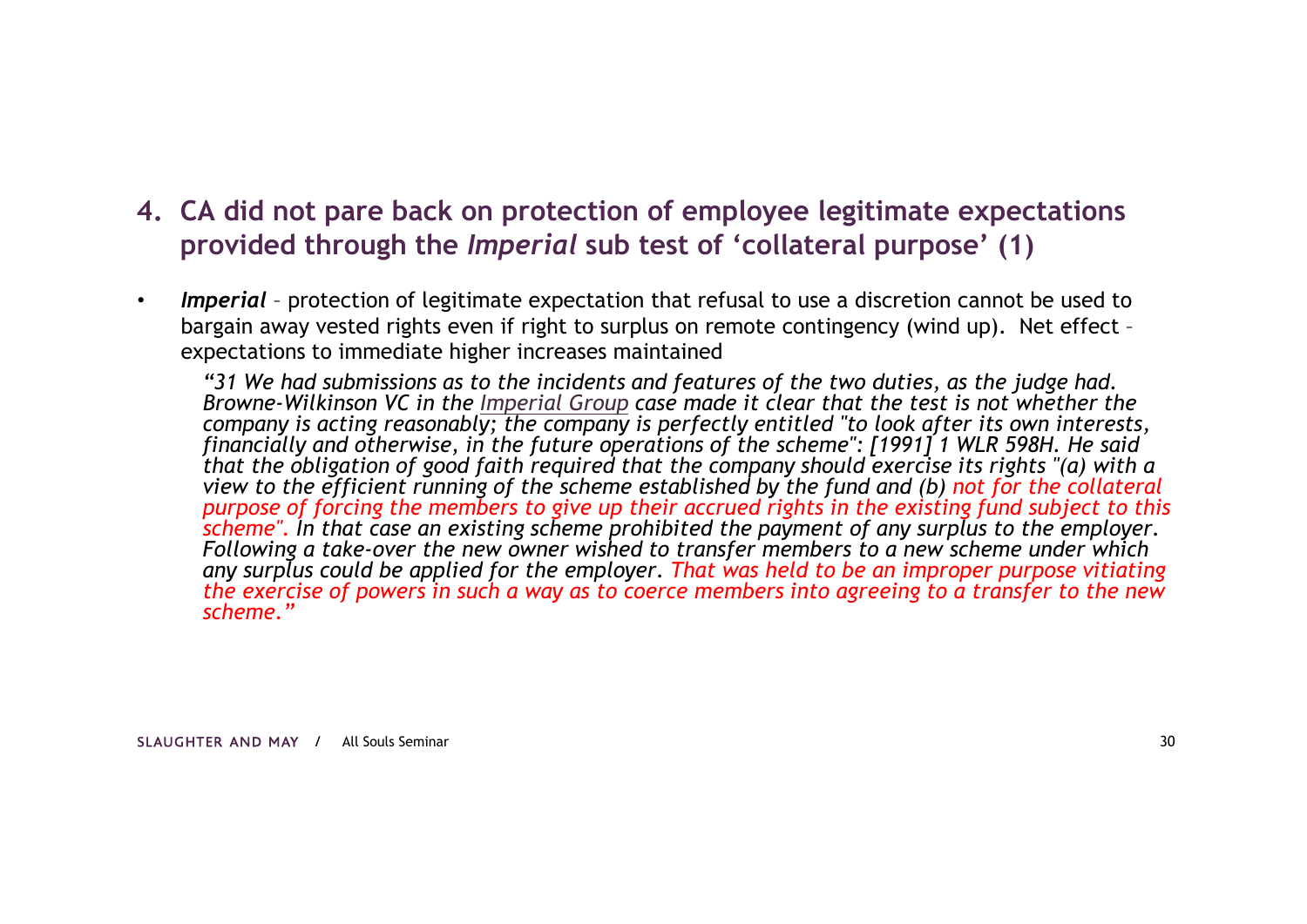### **4. CA did not pare back on protection of employee legitimate expectations provided through the** *Imperial* **sub test of 'collateral purpose' (2)**

*Hillsdown* – protection of legitimate expectation that discretion should not be used to diminish potential economic value of a right to be considered by a trustee for increases – as a spring board to prevent trustee bargaining away that right

*"32 Knox J's decision in Hillsdown Holdings plc v Pensions Ombudsman [1997] 1 All ER 862 also concerned steps taken by a new owner to transfer its pension liabilities to a scheme under which any surplus could be paid to it. The judge held that it would be a breach of the Imperial duty for the employer to bring in a substantial number of new members to the scheme but to decline to make contributions in respect of such members, thereby resulting in the surplus being reduced for its own benefit: [1997] 1 All ER 890f-g"*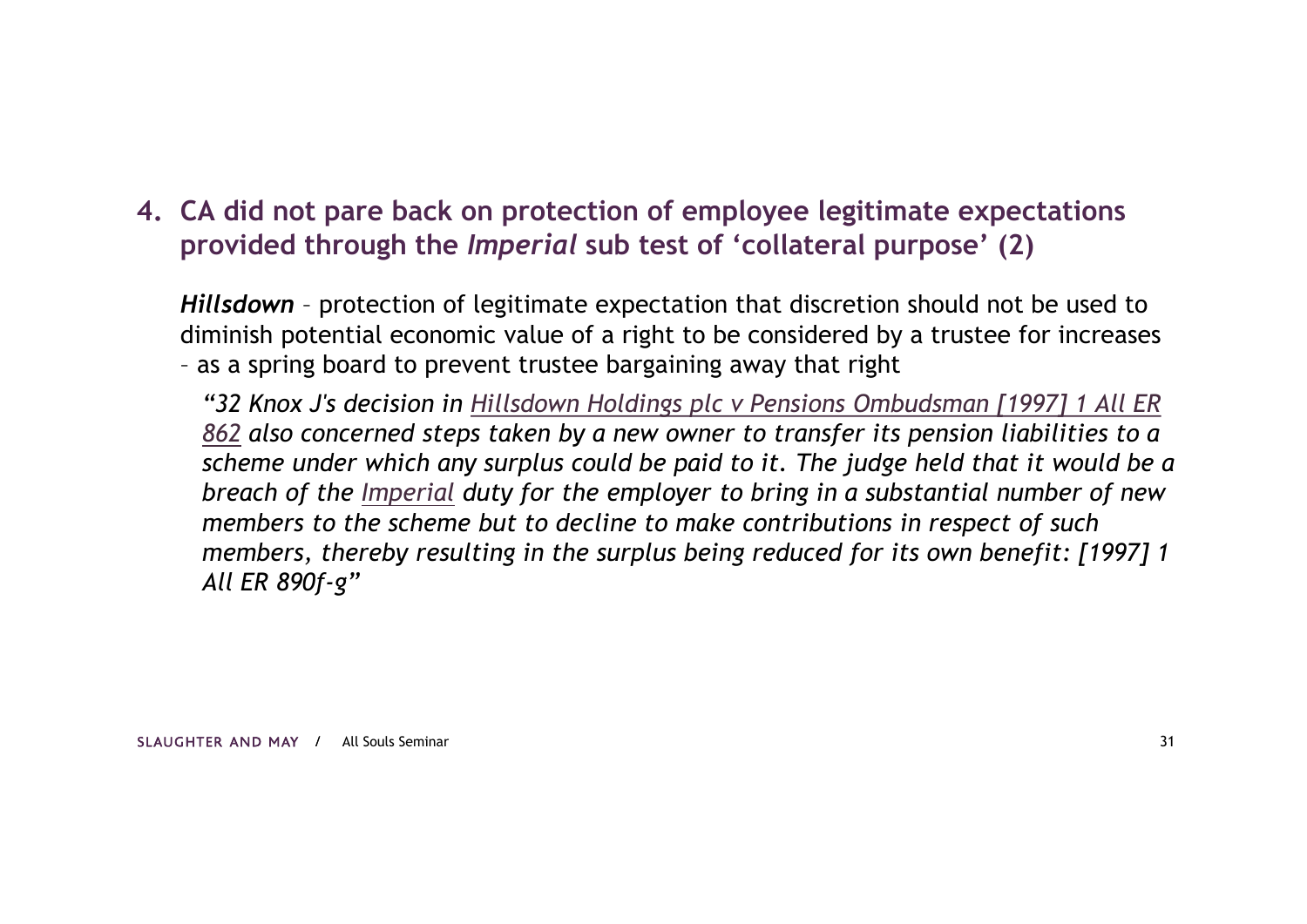#### **Does the CA's decision signal a retrenchment in judicial protection, through the**  *Imperial* **and** *Malik* **principles, of employees' legitimate expectations?**

- No
- Where the merits are strong claimants will need to frame their case through orthodox principles
- *IBM v Dalgleish* sounds a warning to an interventionist judge who will need to tread with care…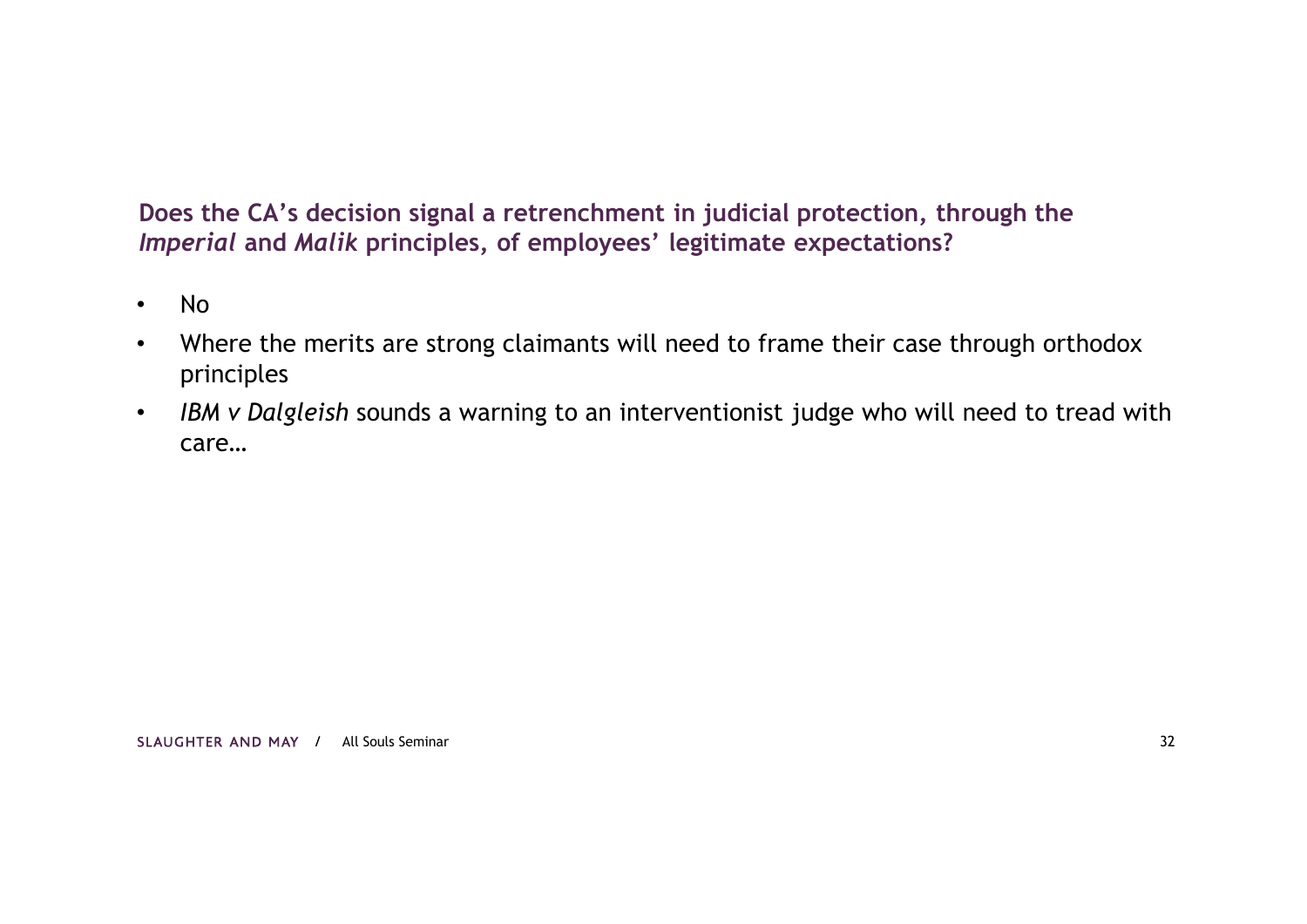### **Fraser Campbell Fellow All Souls and Barrister, Blackstone Chambers**

Topics to be examined:

- (i) Breaking down *Malik*: three types of situation where judicial intervention is calibrated differently
- (ii) Perils of false analogies between public and private law
- (iii) Judicial due deference in the employment field
- (iv) Limitations on practical remedies in employment law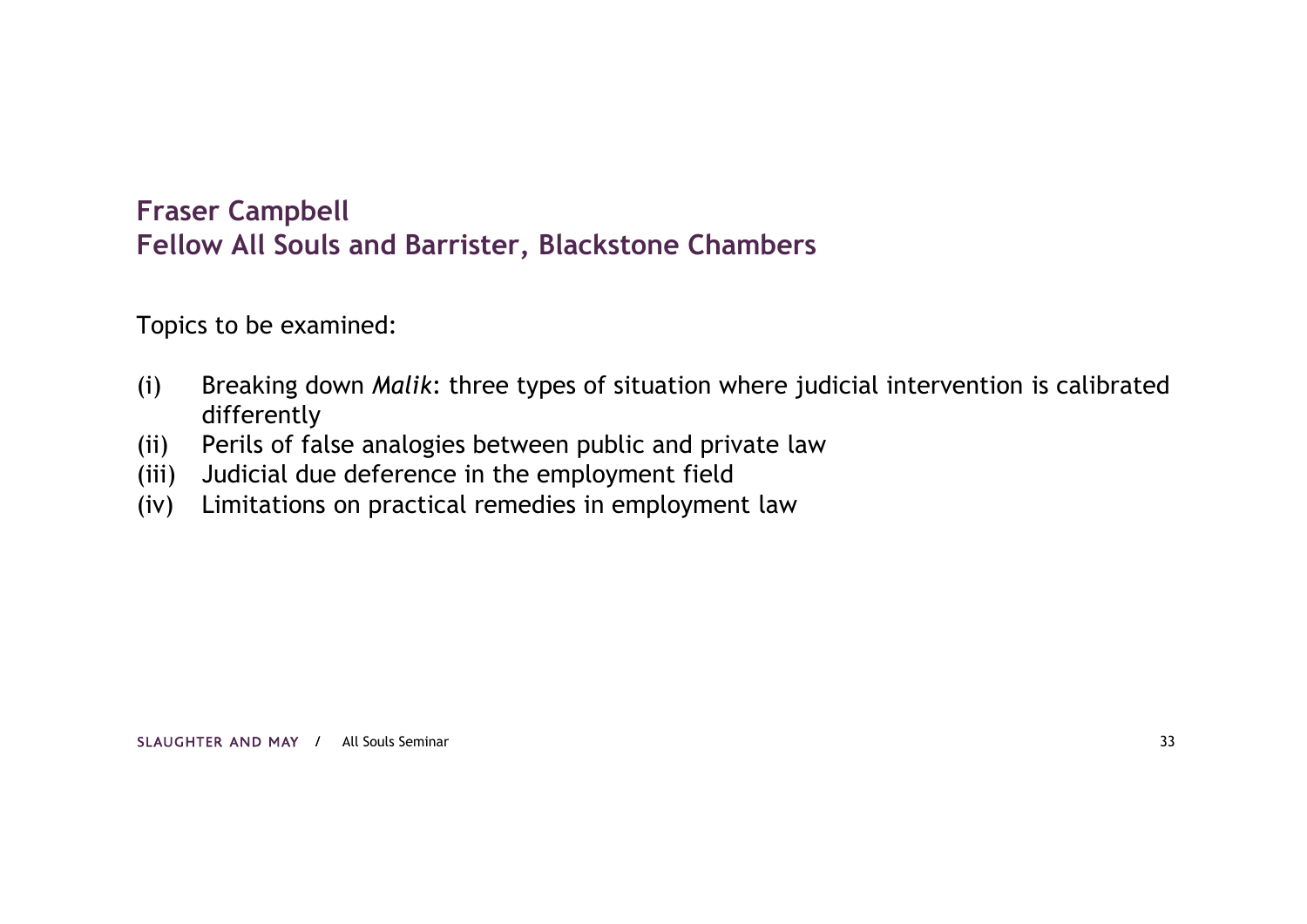## **(i) Breaking down Malik: three types of situation where judicial intervention is calibrated differently (1)**

An employer must not *"without reasonable and proper cause, conduct itself in a manner calculated [or] likely to destroy or seriously damage the relationship of confidence and trust between employer and employee"*

*Malik and Mahmud v Bank of Credit and Commerce International SA [1998] AC 20*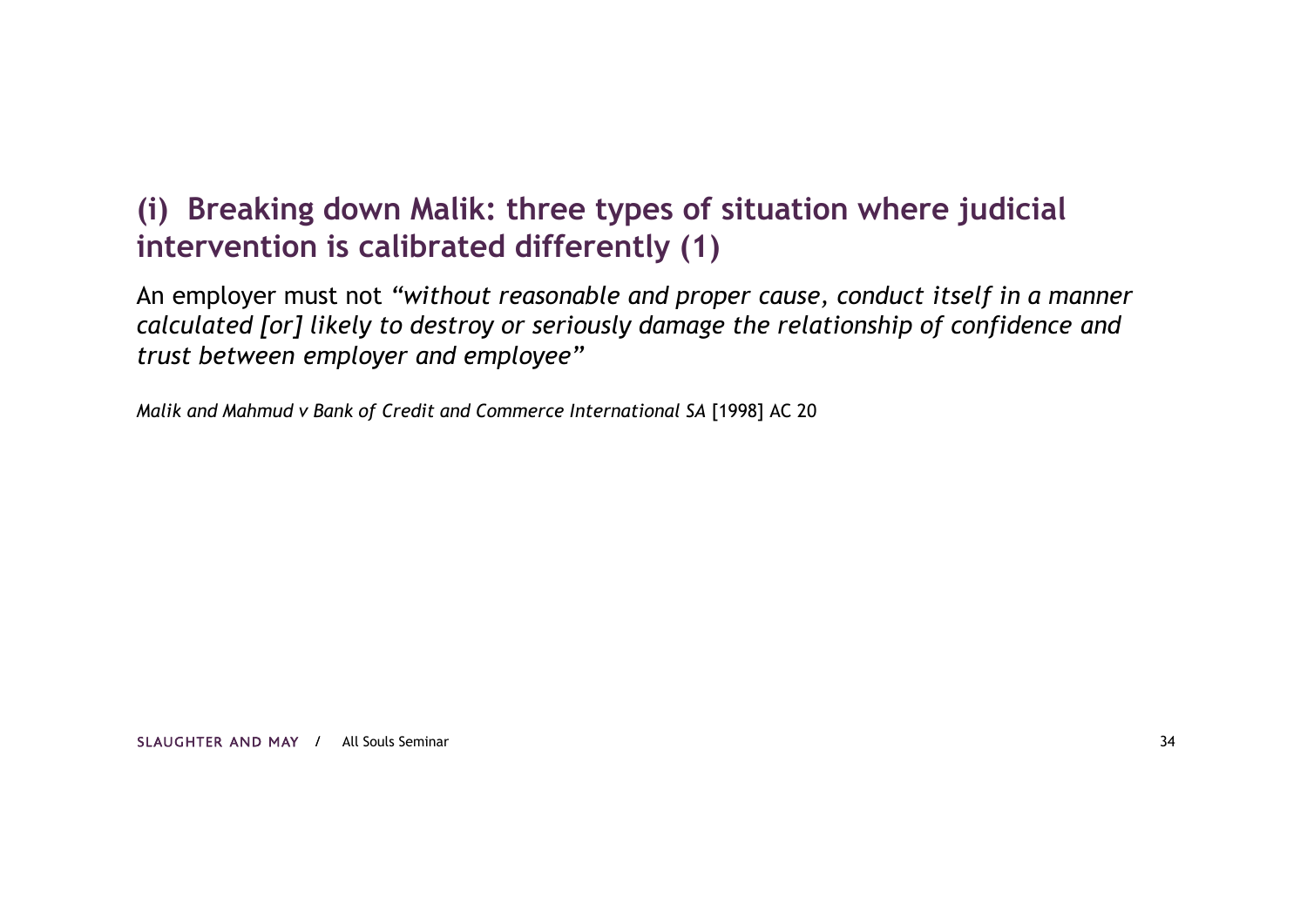## **(i) Breaking down Malik: three types of situation where judicial intervention is calibrated differently (2)**

- An ever-present duty: applies to a broad range of different circumstances
- Most often seen in constructive dismissal claims: but can be used to seek other remedies
- Judicial supervision of the duty will vary in both content and intensity, depending on the context
- Employer's exercise of specific decision-making powers under a contract or trust
- Employer's exercise (or non-exercise) of residual power to offer a variation of the contract
- Other interactions between employer and employee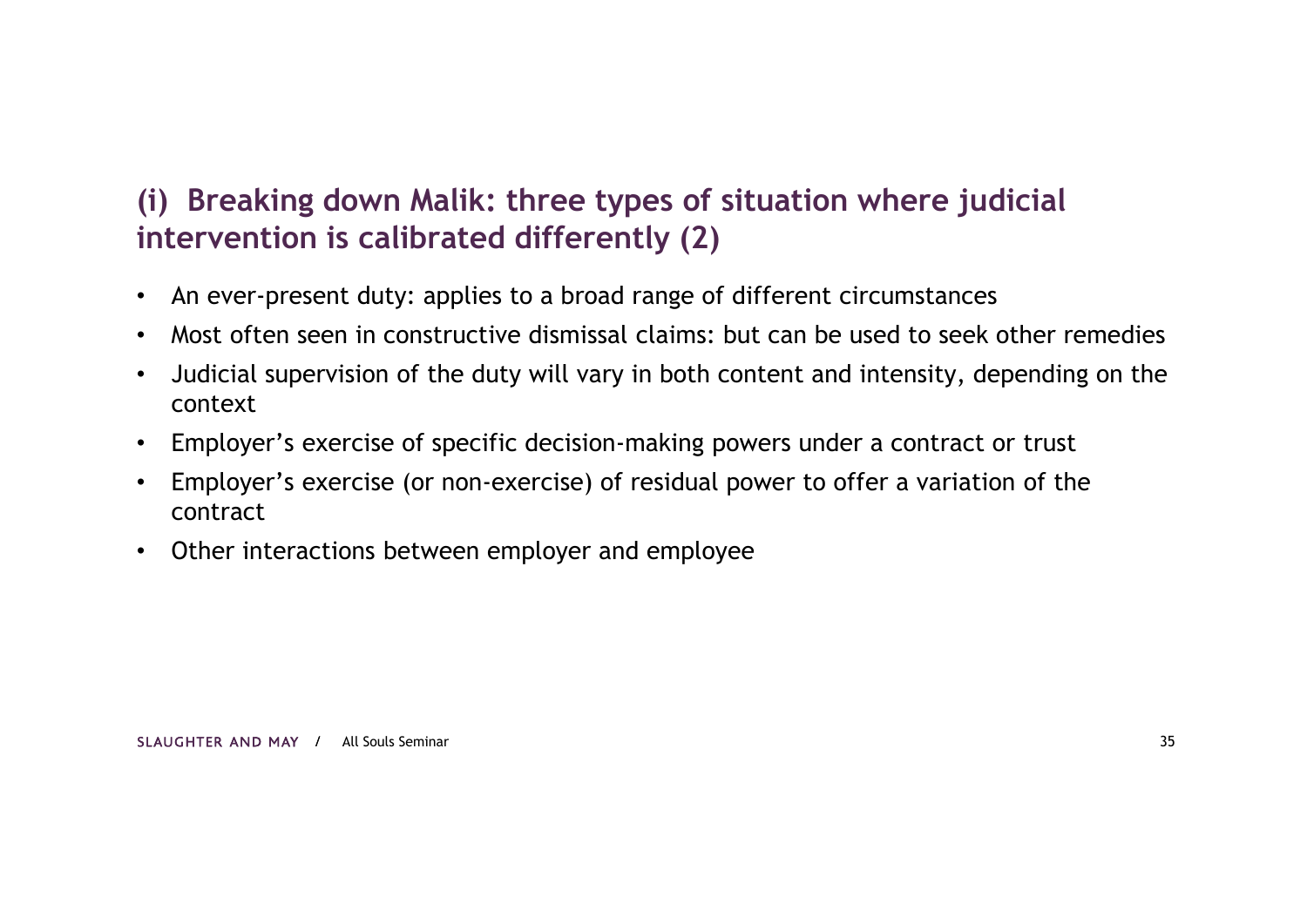## **(i) Breaking down Malik: three types of situation where judicial intervention is calibrated differently (3)**

*"in cases which … involve the exercise of an employer's discretionary powers, whether express (as in many of the bonus cases, and in Braganza) or implied, then, in our judgment, the effect of the recent case law is that, in order to decide whether the employer's act is or is not in breach of the implied duty, a rationality approach equivalent to the Wednesbury test (including both its limbs) should be adopted, taking into account the employment context of the given case"*

*IBM* at [45]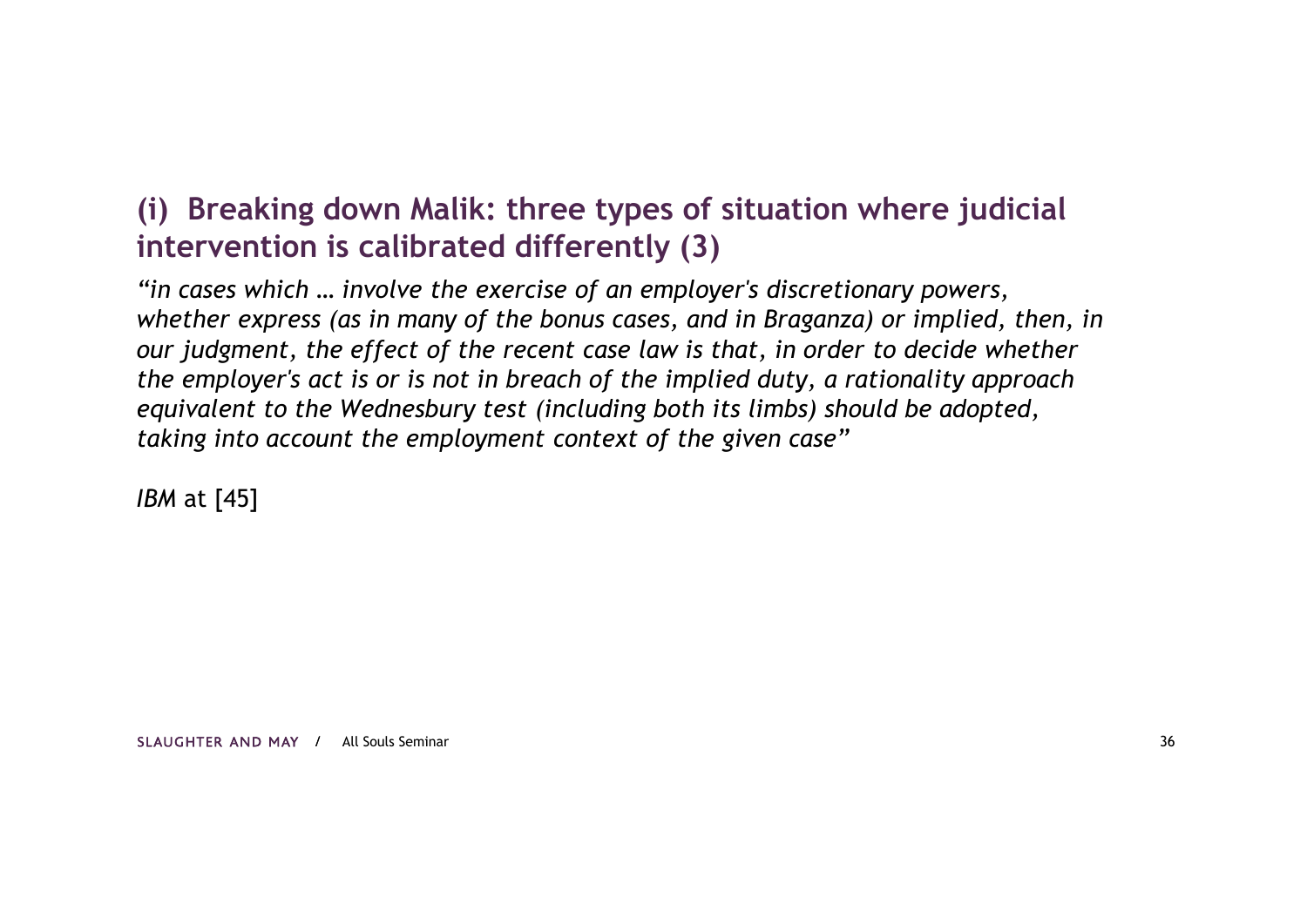## **(i) Breaking down Malik: three types of situation where judicial intervention is calibrated differently (4)**

- Not employment-specific
	- Also seen in commercial contracts: e.g. *Socimer International Bank Ltd v Standard Bank London [2008] EWCA Civ 116*
- Familiar *Wednesbury* test from judicial review: where a power is granted, it is taken to be granted on condition it will be used rationally
- Employment context may inform intensity of scrutiny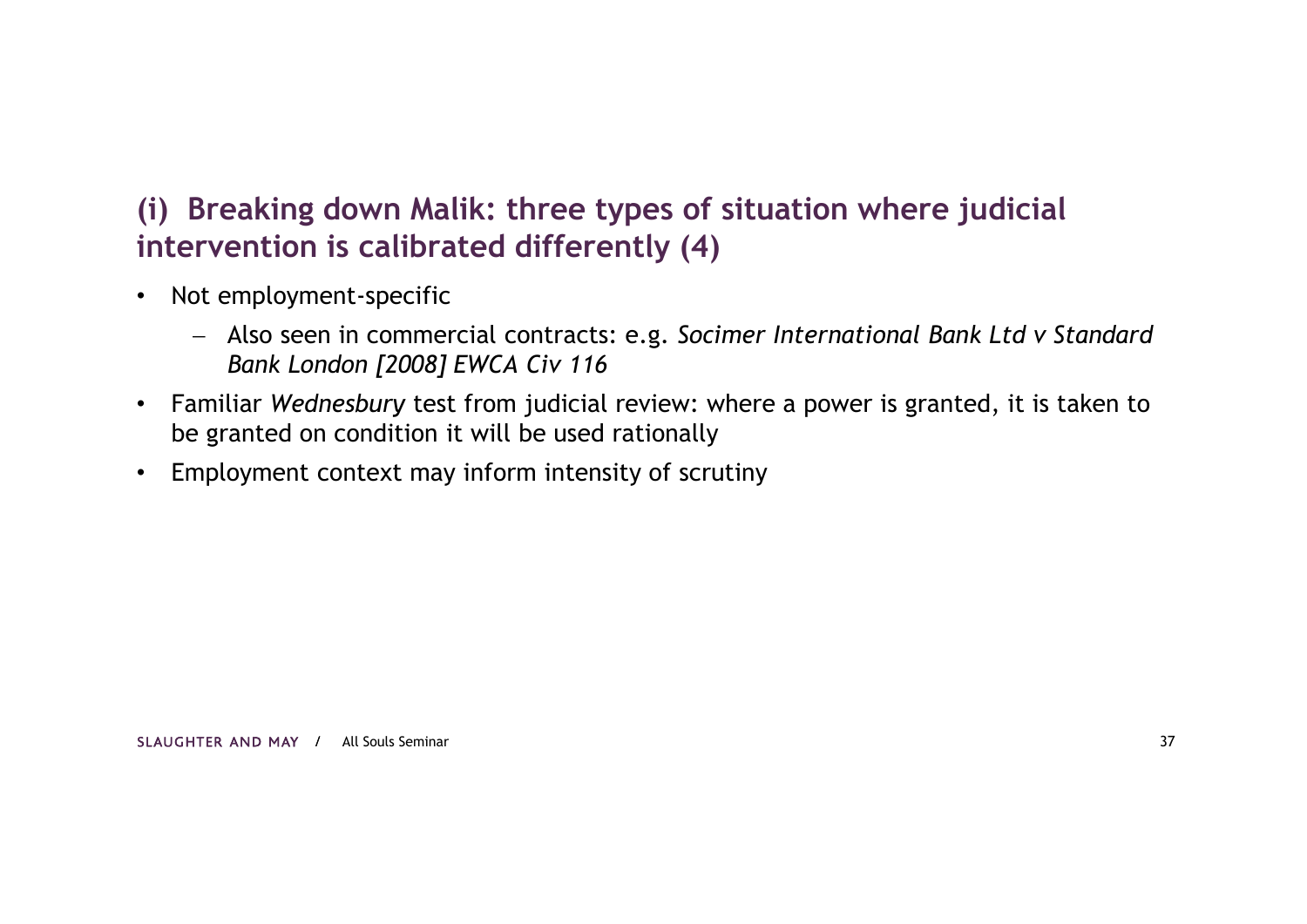## **(i) Breaking down Malik: three types of situation where judicial intervention is calibrated differently (5)**

A *Wednesbury*-type *"approach is required because the court does not and must not substitute its own decision for that of the decision-maker, in these cases the employer"*

*IBM* at [45] - see also [224]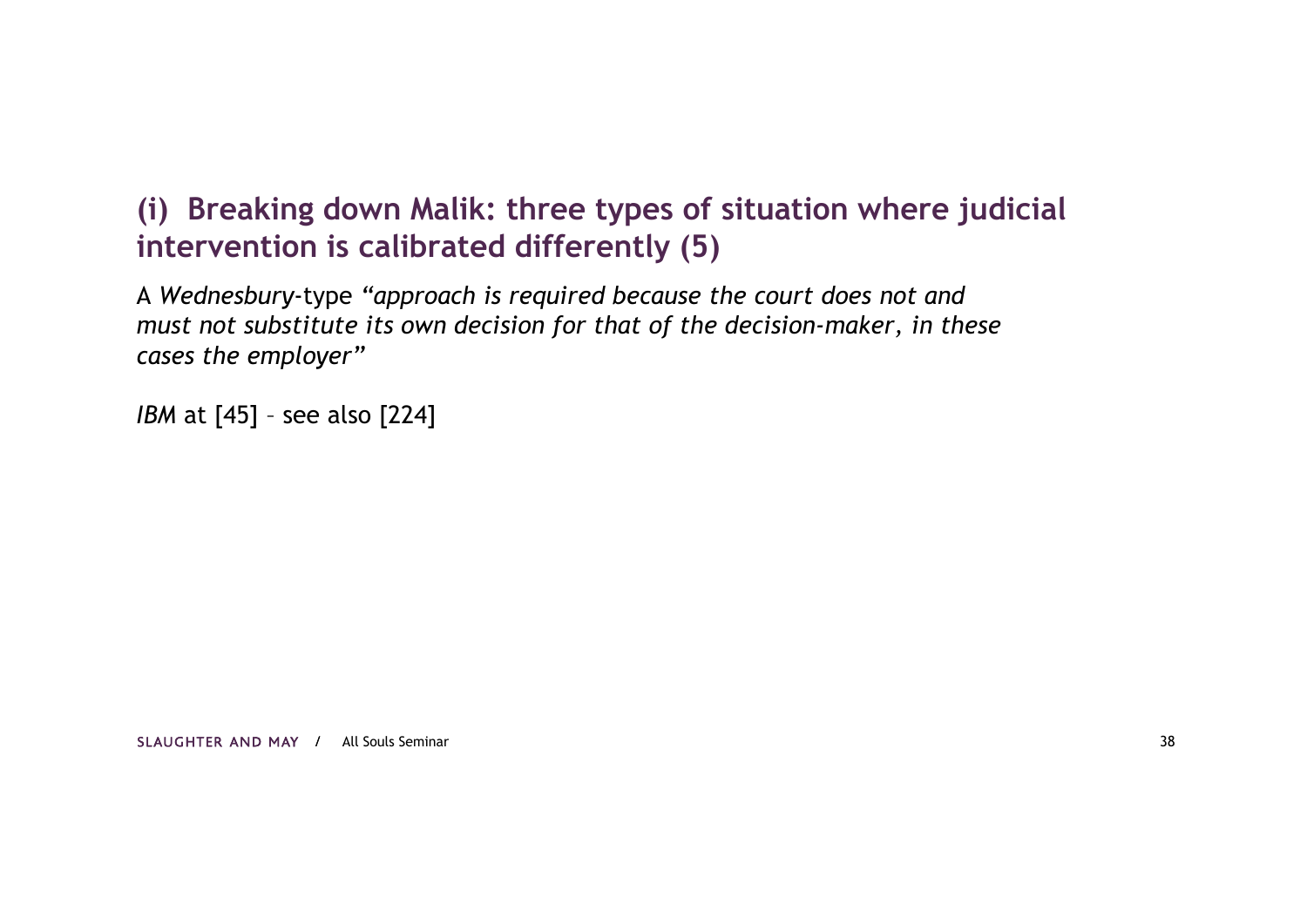## **(ii) Perils of false analogies between public and private law (1)**

*Wednesbury* **vs. public law generally**

• The utility of the *Wednesbury* test does not mandate or justify the wholesale importation of public concepts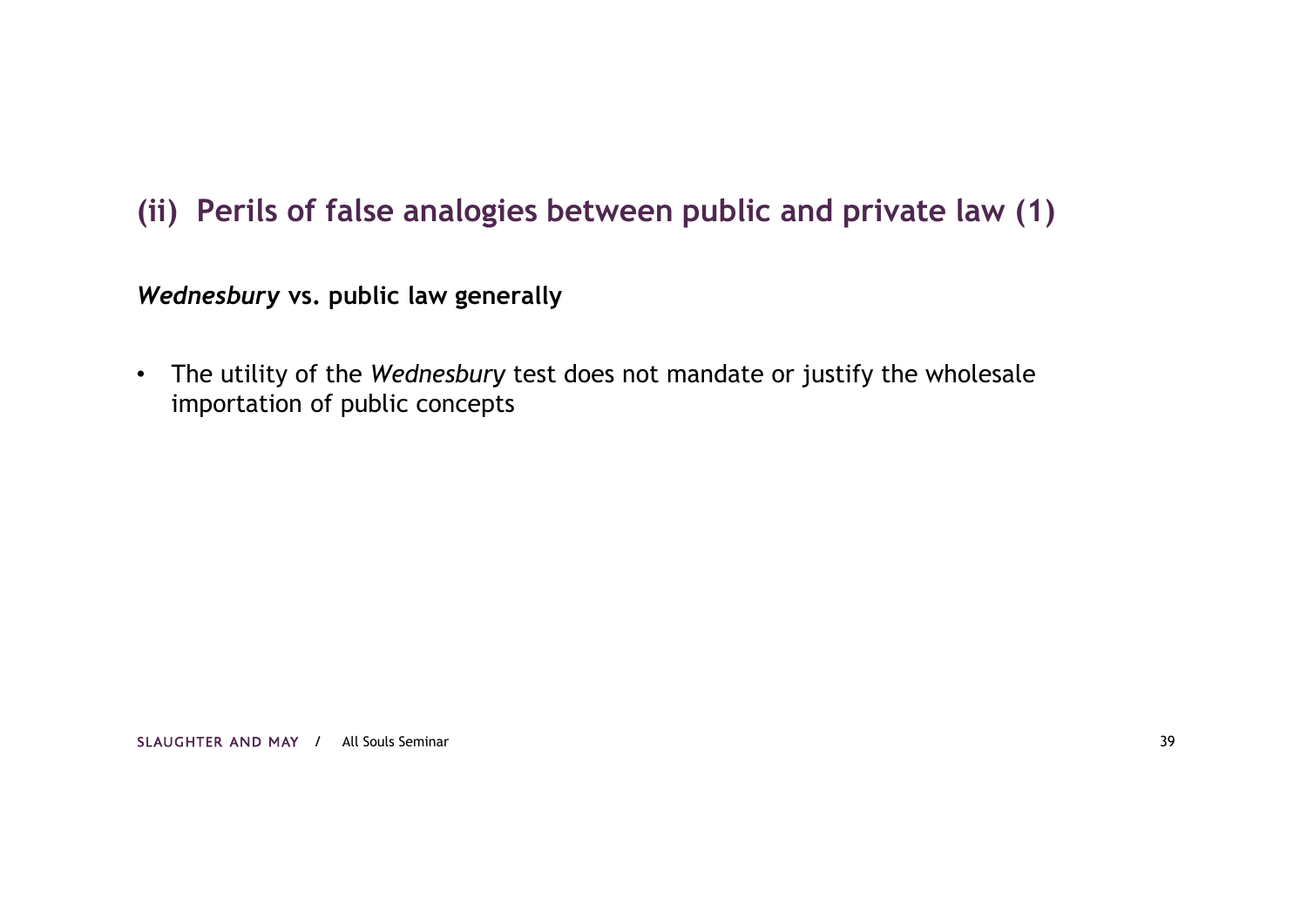# **(ii) Perils of false analogies between public and private law (2)**

### **False analogies**

- Indeed, public law analogies are apt to mislead
- e.g. 'legitimate expectation' is no basis for 'Reasonable Expectations'
	- Public law vs. private law context
	- Public law vs. private law limitations (contract, misrepresentation, estoppel etc.)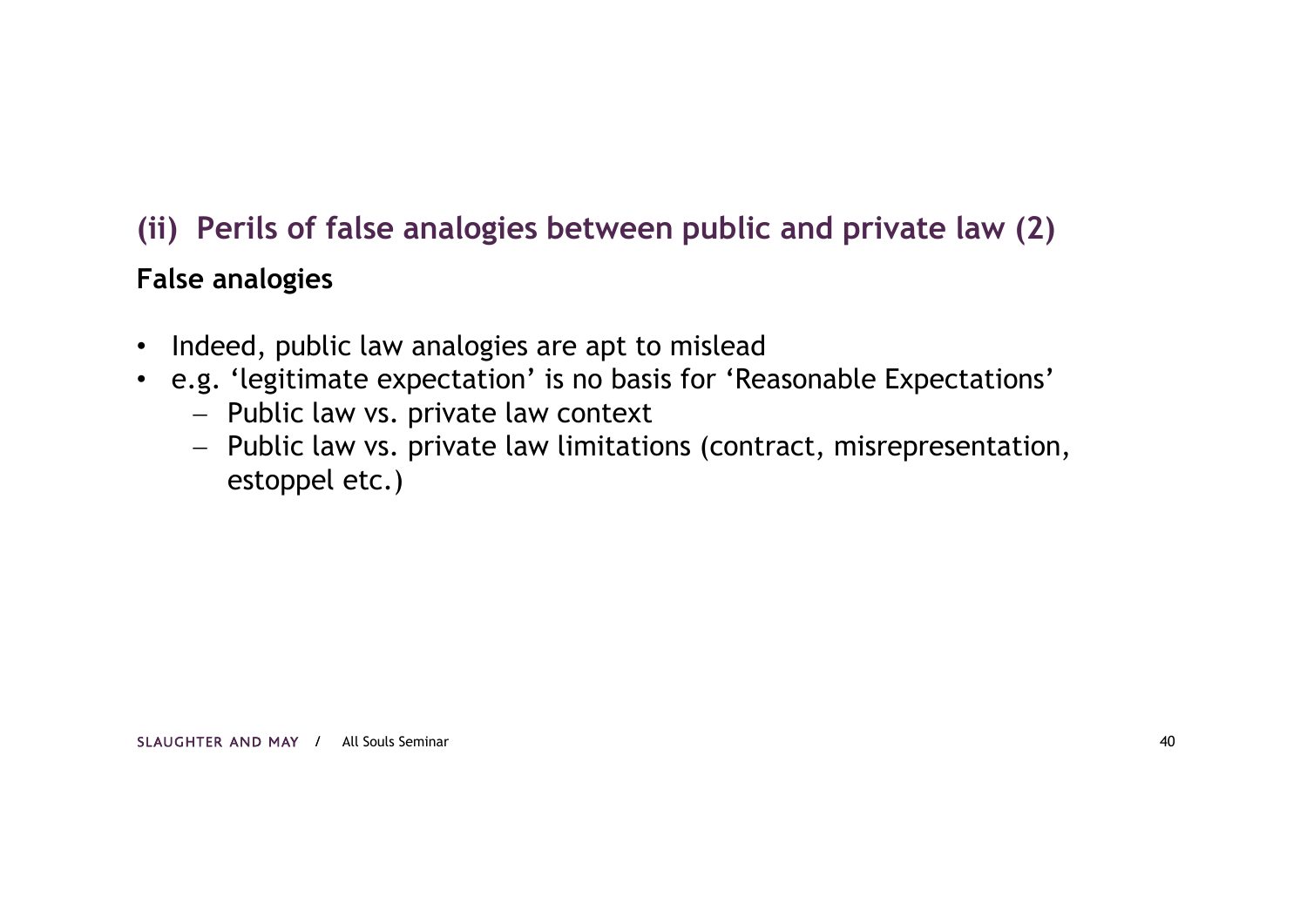## **(ii) Perils of false analogies between public and private law (3)**

#### *Residual power to offer variation (1)*

*"In cases … concerning pay rises, the employer is not exercising an express or implicit discretion under the employment contract, but … the employer's freedom of operation in relation to the contract may be constrained by the implied duty so as to require the employer to act in a manner which is not arbitrary or capricious. Such cases may not be susceptible to the full application of the Wednesbury test"* 

*IBM* at [45] - cf. summary at [462(iii)]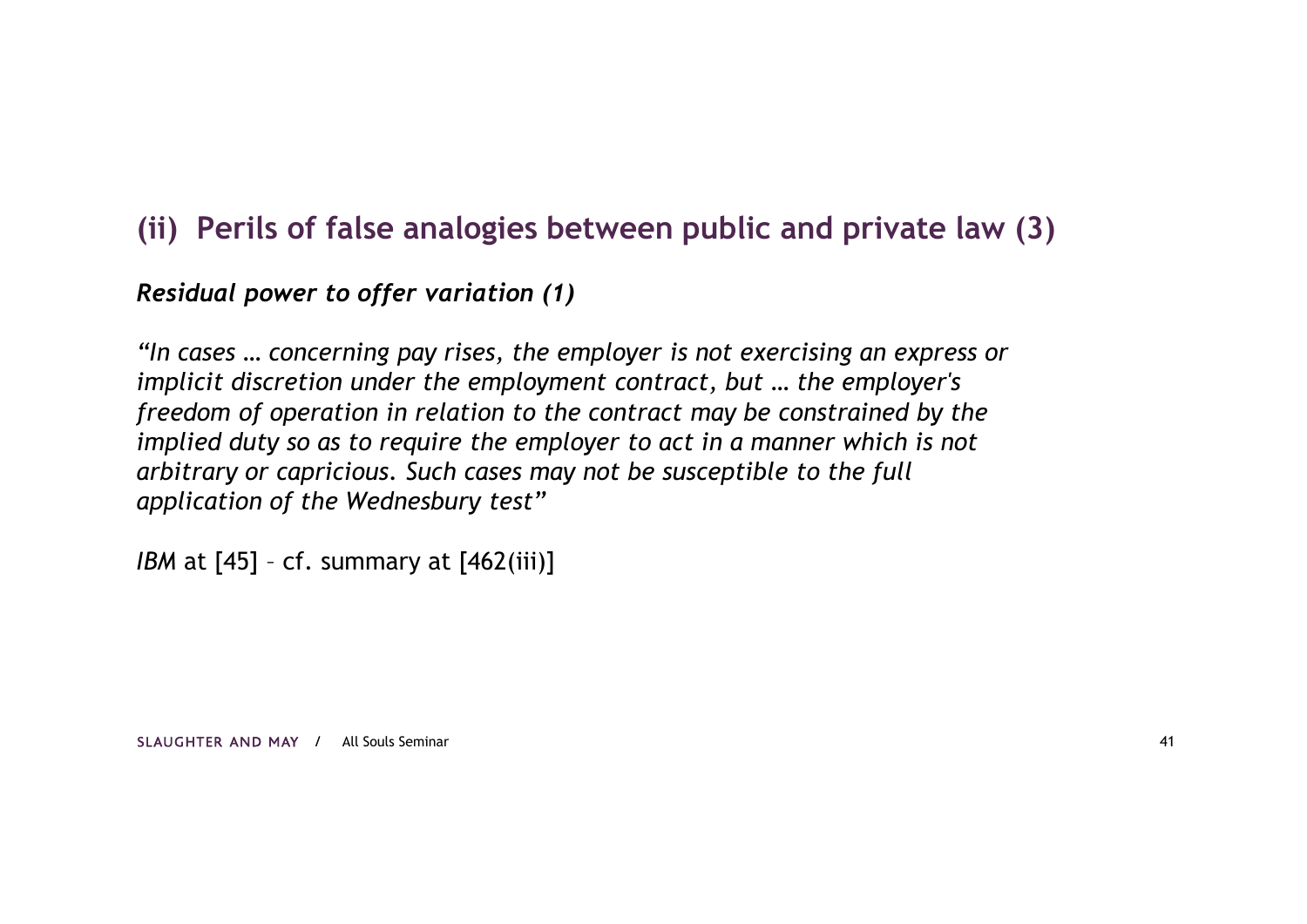## **(ii) Perils of false analogies between public and private law (4)**

**Residual power to offer variation (2)**

*"Failure or refusal to offer a pay rise to which the employee is not contractually entitled may in some circumstances be a breach of the implied duty of trust and confidence, as in Transco, but the circumstances have to be extreme"*

*IBM* at [414]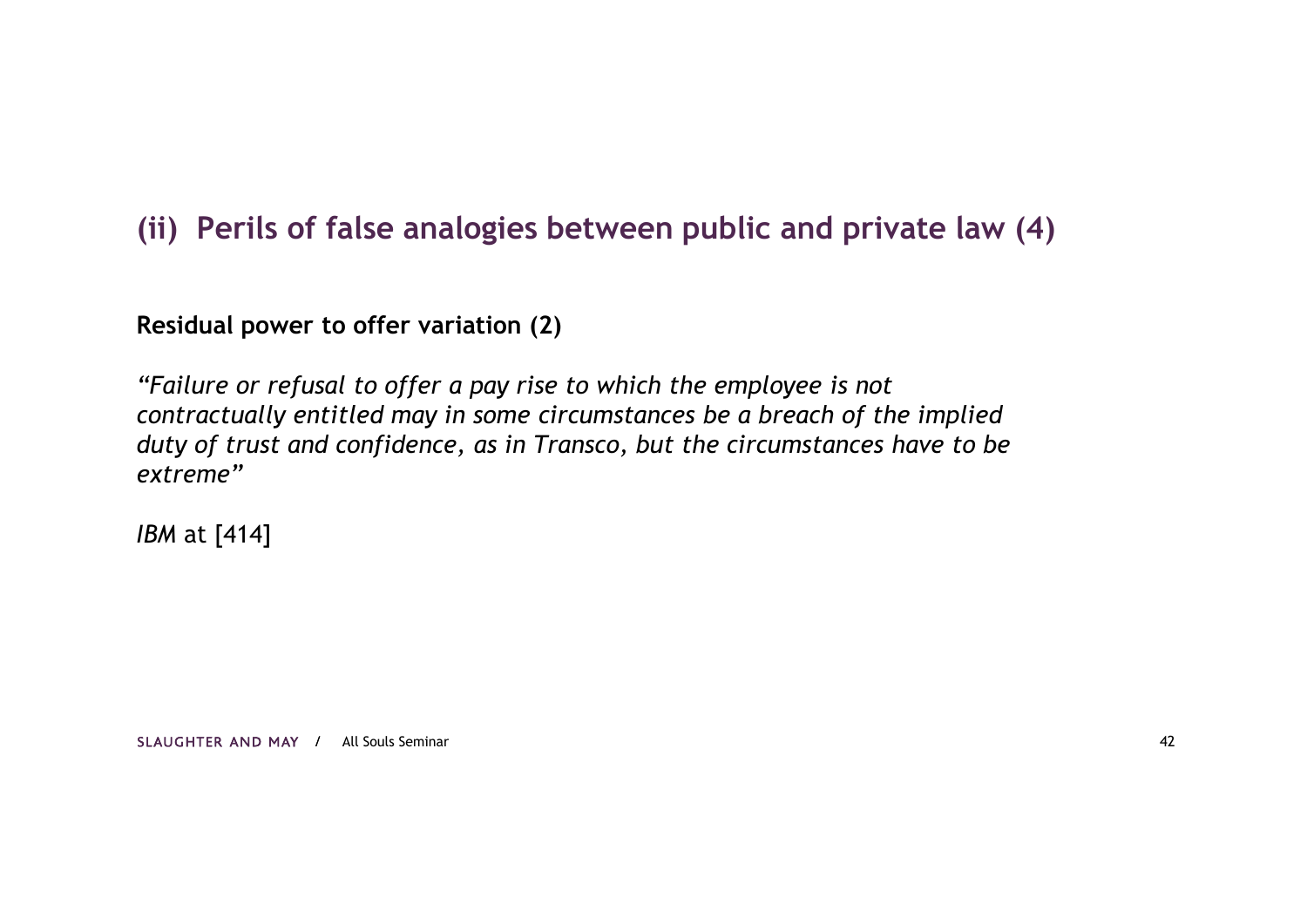## **(ii) Perils of false analogies between public and private law (5)**

**Residual power to offer variation (3)**

- Specific to employment
	- About maintaining relationship
	- Standard commercial parties would not expect supervision of residual, extra-contractual discretions
- Public law analogies of limited use: arbitrariness and caprice are common sense concepts – and high hurdles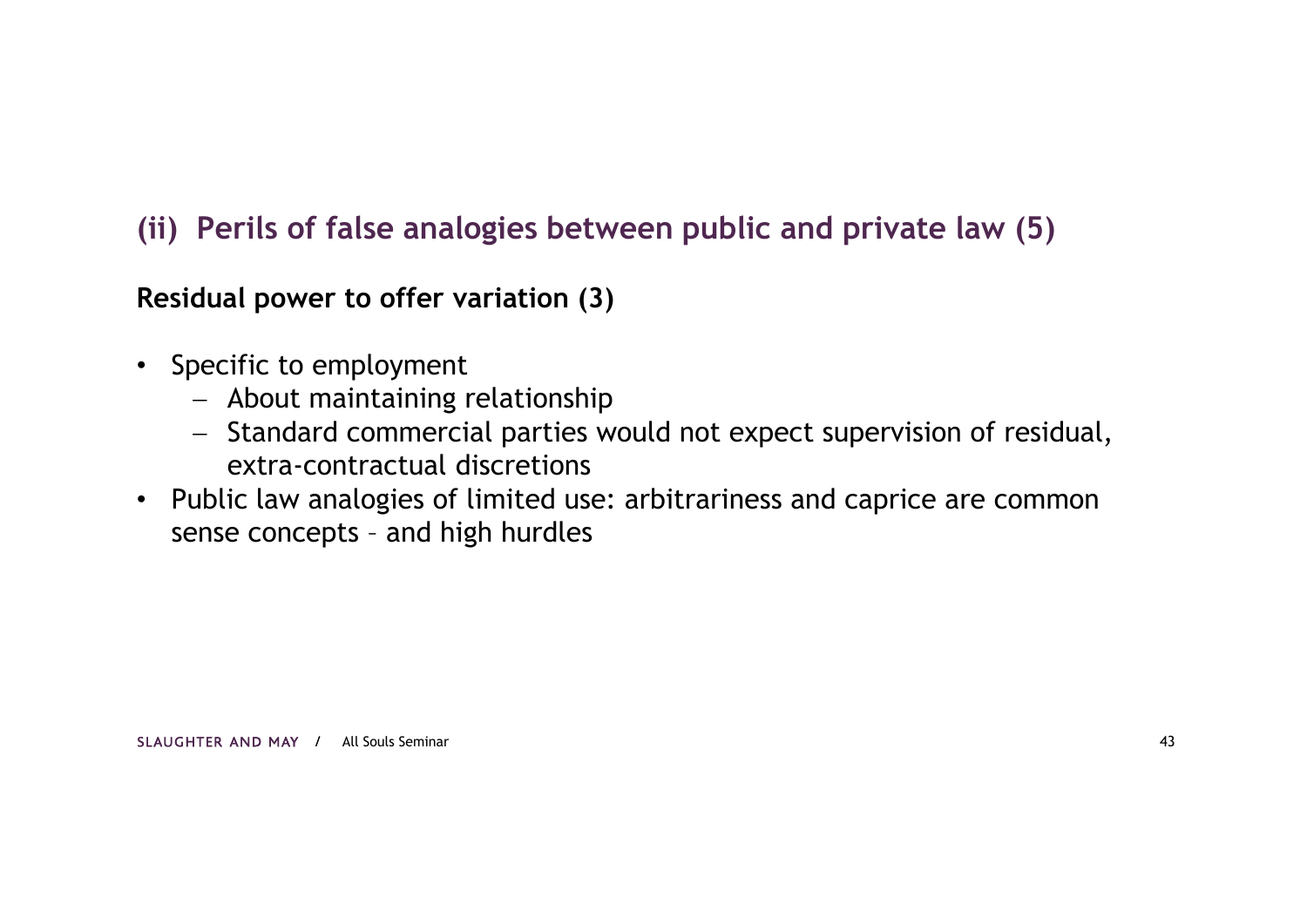## **(ii) Perils of false analogies between public and private law (6)**

**Other employer/employee interactions (1)**

- Just common sense? All context-specific?
- Some situations (e.g. workplace language) may be simply jury issues
- Others raise the division between specific powers (full *Wednesbury*) vs. residual powers (limited *Wednesbury*)
	- Performance appraisals?
	- Promotions?
- Limited guidance from both (non-employment) private law and public law
- Except, perhaps, concepts of:
	- $-$  Due deference?
	- Remedy limited to declaratory relief?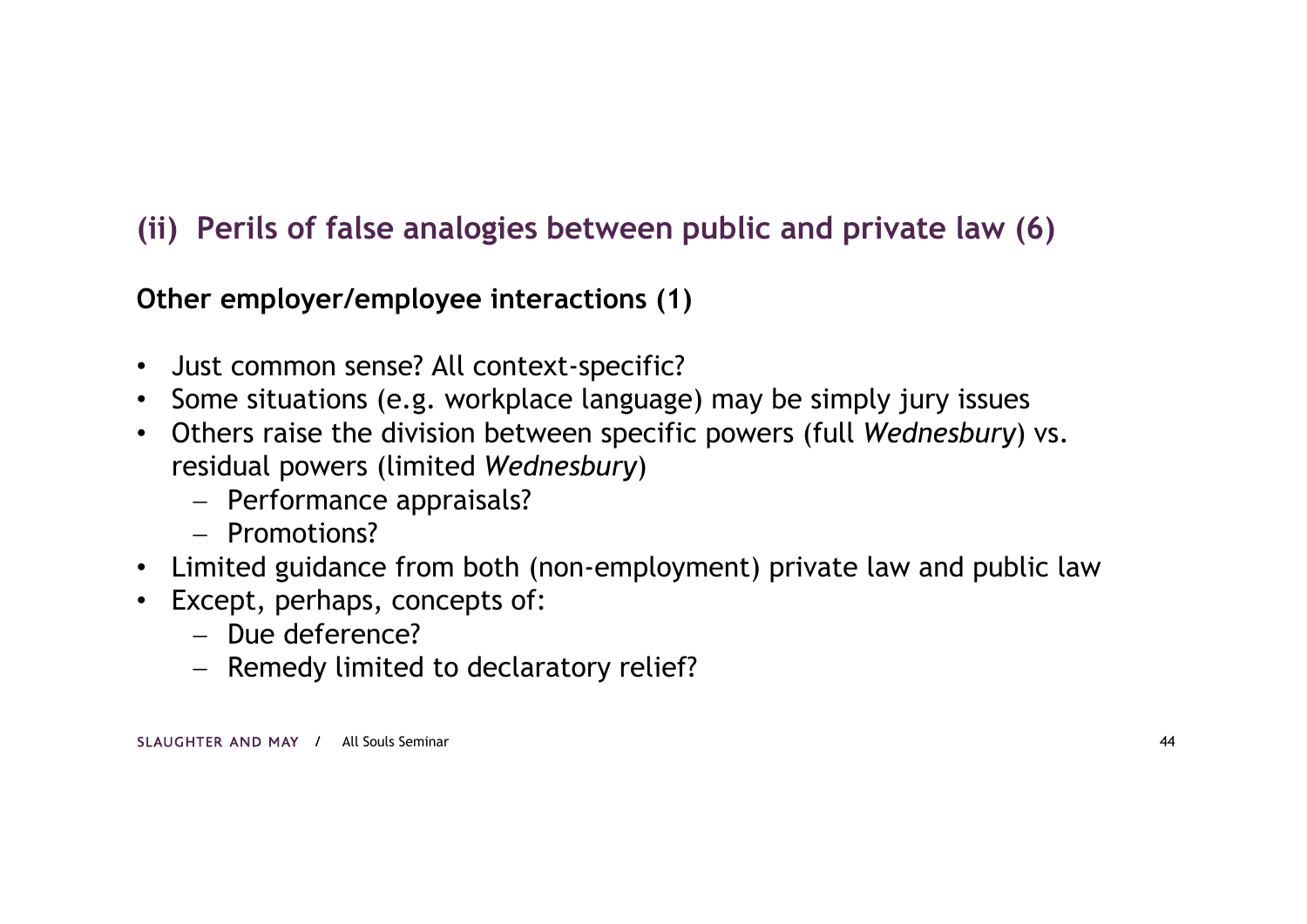## **(iii) Judicial due deference in the employment field (1)**

- *IBM* confirms that taking 'decisions', narrowly defined, remains a matter for the decision-maker: [45] and [224]
- The court will not prevent employers making clear in stark terms that this is the case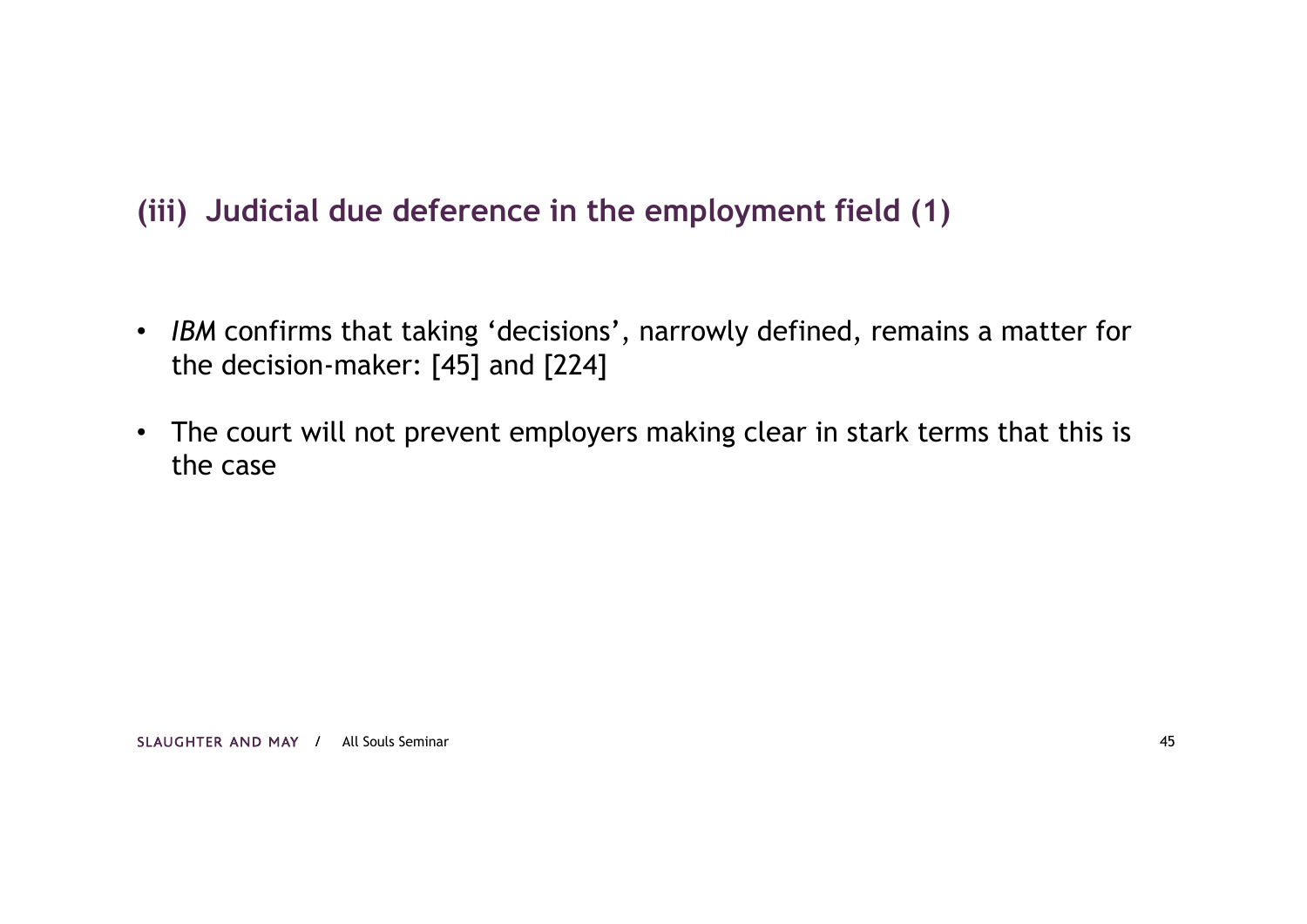## **(iii) Judicial due deference in the employment field (2)**

*"In our judgment, it was not a breach of the contractual duty for the employer to say that it did not intend to award pay increases in future except on a nonpensionable basis … we cannot see that the firm terms in which the pay increases were to be offered constituted any breach of the relevant duty" IBM* at [421]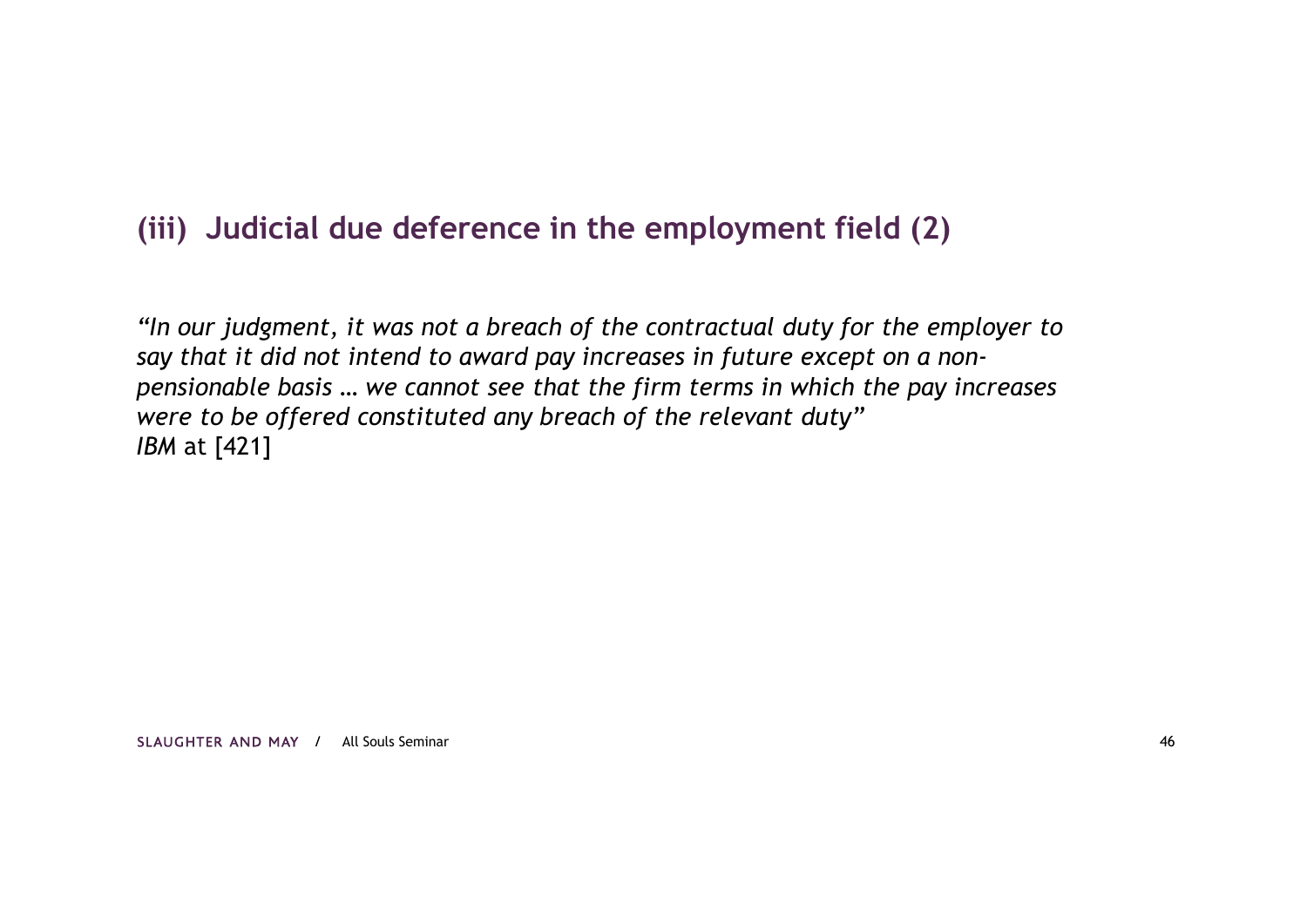## **(iii) Judicial due deference in the employment field (3)**

### **Judicial due deference? (3)**

- The CA did not want the courts to run every brewhouse in the land
- So, is *IBM* a warning shot for interventionist courts and tribunals more generally?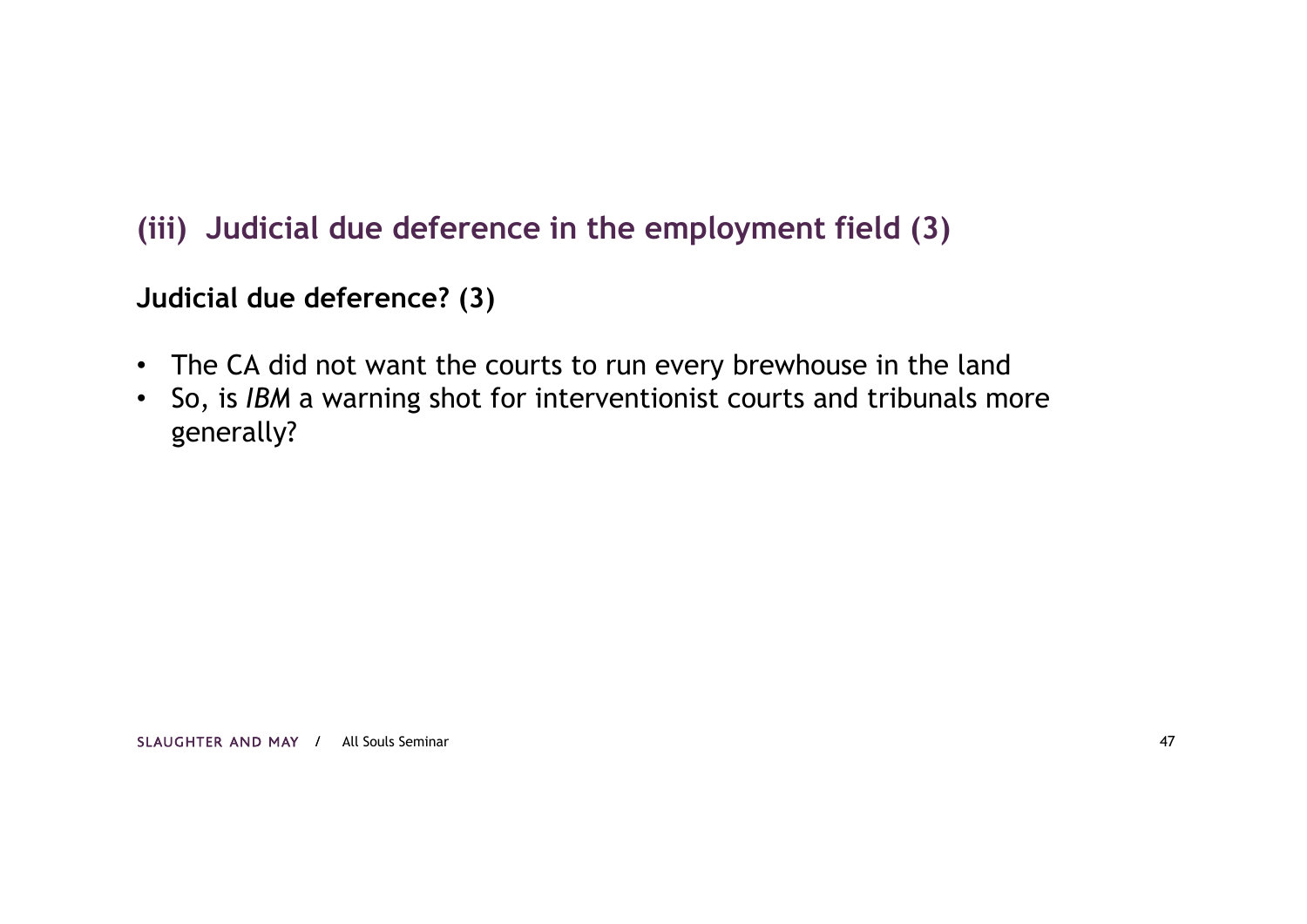## **(iv) Limitations on practical remedies in employment law (1)**

## **Declaratory relief only?**

- Denial of substantive relief is familiar to public lawyers
- So, too, to contract lawyers (at least in theory): cf. tort, where damage is an essential ingredient in a cause of action
- Especially relevant in employment context
	- No injunction to require re-running of flawed consultation: [457]-[461]
	- Difficult to mount damages claims for flawed consultation, e.g. on 'loss of a chance' basis: [458]
- Absent a quick injunction, or acceptance of breach by constructive dismissal, employee may be left without any real remedy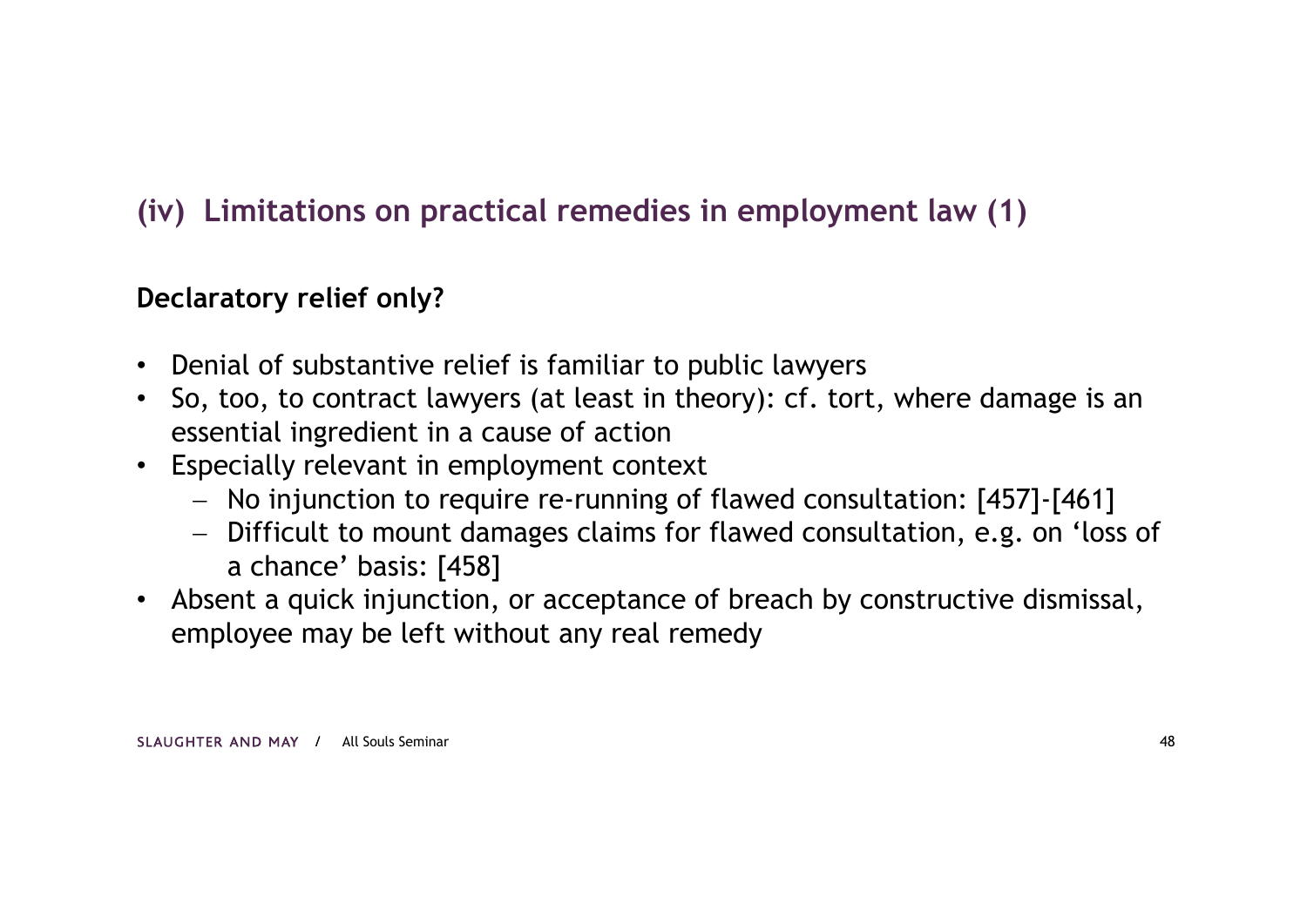## **(iv) Limitations on practical remedies in employment law (2)**

## **Declaratory relief only?**

- This avoids windfalls / over-compensation
	- e.g. requiring the re-running of the consultation would, given passage of time, leave employees better off than if there had been a proper consultation in the first place
- It reflects the reality that not all breaches sound in (conventional) damages
- Is this good enough?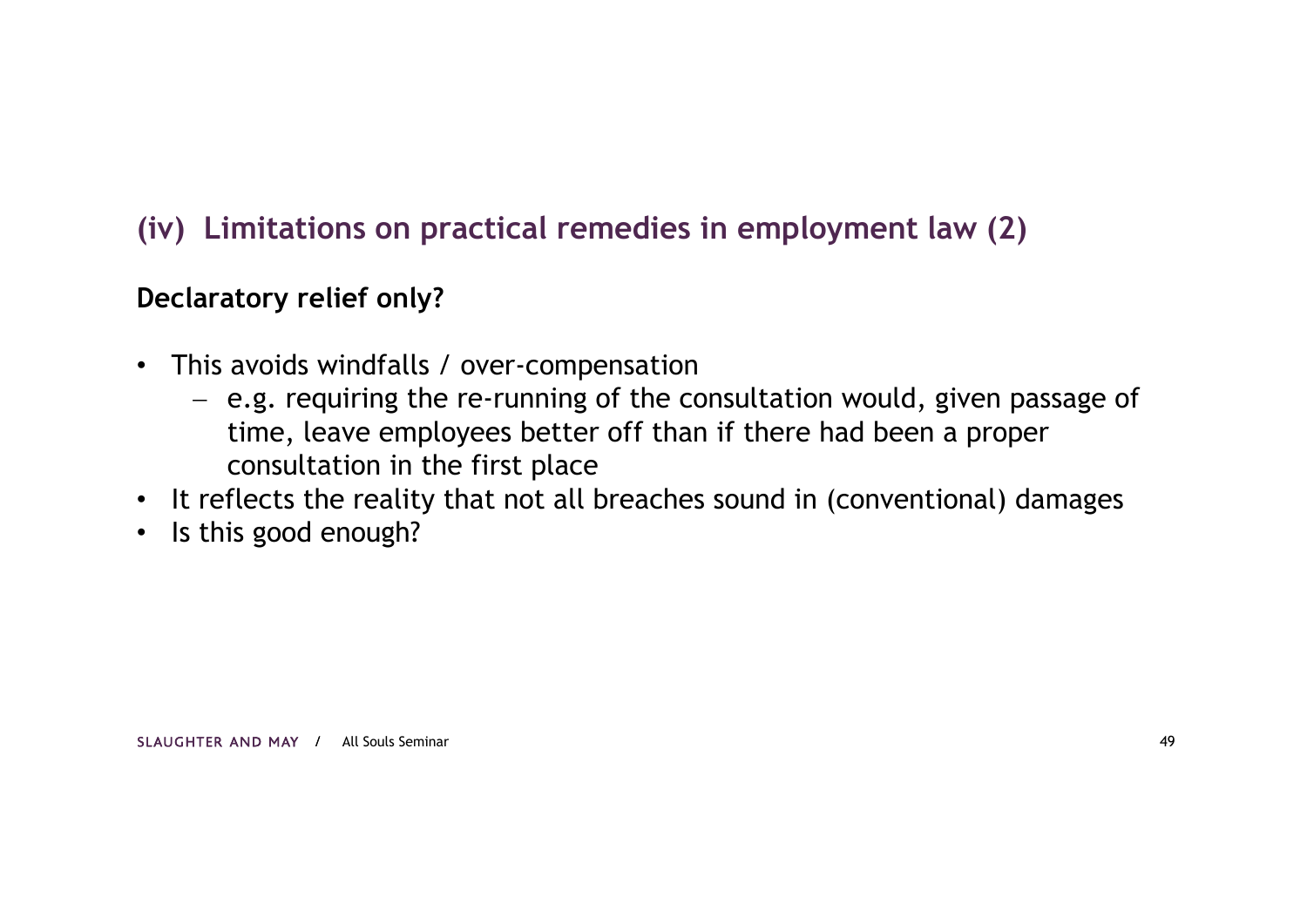## **List of cases**

- Associated Provincial Picture Houses Ltd. v Wednesbury Corporation [1948] 1 KB 223
- *Braganza v BP Shipping Ltd* [2015] UKSC 17
- *Bramston v Haut* [2012] EWCA 1637
- *Hillsdown Holdings plc v Pensions Ombudsman* [1997] 1 All ER 862
- *IBM United Kingdom Holdings v Dalgleish* [2017] EWCA Civ 1212
- *Imperial Group Pension Trust Ltd v Imperial Tobacco Ltd* [1991] 1 WLR 589
- *Malik v Bank of Credit and Commerce International SA (In Liquidation)* [1998] A.C. 20
- *Prudential Staff Pensions Ltd v Prudential Assurance Co Ltd* [2011] EWHC 960 (Ch)
- R. v. North and East Devon Health Authority, ex parte Coughlan [2001] Q.B. 213
- *Socimer International Bank Ltd v Standard Bank London* [2008] EWCA Civ 116
- *Transco Plc v O'Brien* [2002] EWCA Civ 379
- *Woods v W.M. Car Services* [1981] ICR 666